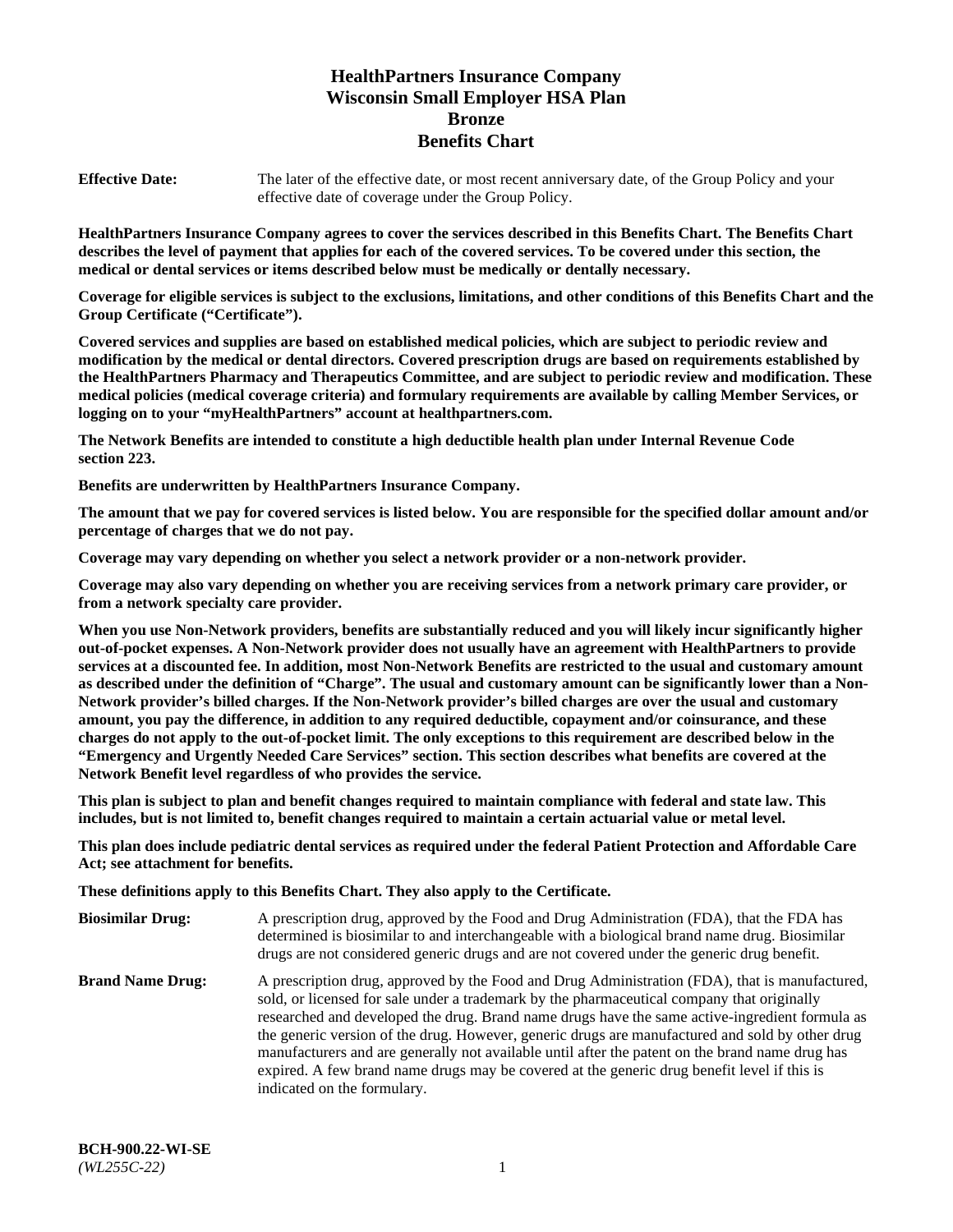| <b>Calendar Year</b> | This is the 12-month period beginning 12:01 A.M. Central Time, on January 1, and ending 12:00<br>A.M. Central Time of the next following December 31.                                                                                                                                                                                                                                                                                                                                                                                                                                                                                                                                                                   |
|----------------------|-------------------------------------------------------------------------------------------------------------------------------------------------------------------------------------------------------------------------------------------------------------------------------------------------------------------------------------------------------------------------------------------------------------------------------------------------------------------------------------------------------------------------------------------------------------------------------------------------------------------------------------------------------------------------------------------------------------------------|
| Charge:              | For covered services delivered by a network provider, this is the provider's discounted fee for a<br>given medical/surgical service, procedure or item.                                                                                                                                                                                                                                                                                                                                                                                                                                                                                                                                                                 |
|                      | For covered services delivered by non-network providers, a contracted rate may apply if such<br>arrangement is available to HealthPartners.                                                                                                                                                                                                                                                                                                                                                                                                                                                                                                                                                                             |
|                      | For the usual and customary charge for covered services delivered by non-network providers, our<br>payment is calculated using one of the following options, depending on availability: 1) a<br>percentage of the Medicare fee schedule; 2) a comparable schedule if the service is not on the<br>Medicare fee schedule; or 3) a commercially reasonable rate for such service if a fee schedule is<br>not available.                                                                                                                                                                                                                                                                                                   |
|                      | The usual and customary charge is the maximum amount allowed that we consider in the<br>calculation of the payment of charges incurred for certain covered services. You must pay for any<br>charges above the usual and customary charge, and they do not apply to the out-of-pocket limit.                                                                                                                                                                                                                                                                                                                                                                                                                            |
|                      | A charge is incurred for covered ambulatory medical and surgical services, on the date the service<br>or item is provided. A charge is incurred for covered inpatient services, on the date of admission to<br>a hospital. To be covered, a charge must be incurred on or after your effective date and on or<br>before the termination date.                                                                                                                                                                                                                                                                                                                                                                           |
|                      | Copayment/Coinsurance: The specified dollar amount, or percentage, of charges incurred for covered services, which we do<br>not pay, but which you must pay, each time you receive certain medical services, procedures or<br>items. Our payment for those covered services or items begins after the copayment or coinsurance<br>is satisfied. Covered services or items requiring a copayment or coinsurance are specified in this<br>Benefits Chart.                                                                                                                                                                                                                                                                 |
|                      | For services provided by a network provider:<br>An amount which is listed as a flat dollar copayment is applied to a network provider's discounted<br>charge for a given service. However, if the network provider's discounted charge for a service or<br>item is less than the flat dollar copayment, you will pay the network provider's discounted charge.<br>An amount which is listed as a percentage of charges or coinsurance is based on the network<br>provider's discounted charges, calculated at the time the claim is processed, which may include an<br>agreed upon fee schedule rate for case rate or withhold arrangements.                                                                            |
|                      | For services provided by a non-network provider:<br>Any copayment or coinsurance is applied to the lesser of the provider's charges or the usual and<br>customary charge for a service.                                                                                                                                                                                                                                                                                                                                                                                                                                                                                                                                 |
|                      | A copayment or coinsurance is due at the time a service is provided, or when billed by the<br>provider. The copayment or coinsurance applicable for a scheduled visit with a HealthPartners<br>network provider will be collected for each visit, late cancellation and failed appointment.                                                                                                                                                                                                                                                                                                                                                                                                                             |
| Deductible:          | The specified dollar amount of charges incurred for covered services, which we do not pay, but an<br>enrollee or a family has to pay first in a calendar year. Our payment for those services or items<br>begins after the deductible is satisfied. For network providers, the amount of the charges that apply<br>to the deductible are based on the network provider's discounted charges, calculated at the time<br>the claim is processed, which may include an agreed upon fee schedule rate for case rate or<br>withhold arrangements. For non-network providers, the amount of charges that apply to the<br>deductible are the lesser of the provider's charges or the usual and customary charge for a service. |
|                      | Any amounts paid or reimbursed by a third party, including but not limited to: point of service<br>rebates, manufacturer coupons, manufacturer debits cards or other forms of direct reimbursement<br>to an Insured for a product or service, will not apply toward your deductible, to the extent<br>permitted under state and federal law.                                                                                                                                                                                                                                                                                                                                                                            |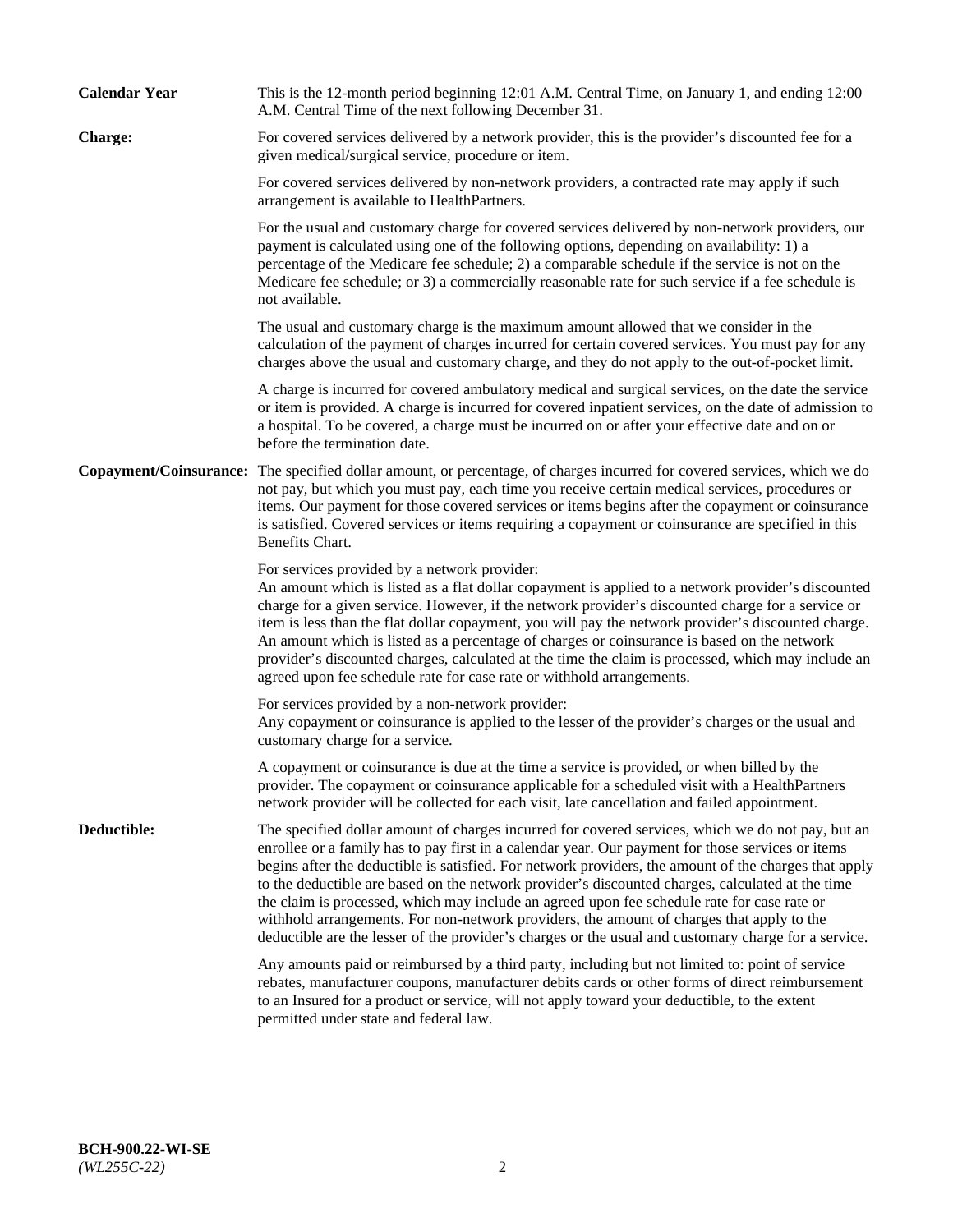|                                            | Your plan has an embedded deductible. This means once an Insured meets the individual<br>deductible, the plan begins paying benefits for that person. If two or more members of the family<br>meet the family deductible, the plan begins paying benefits for all members of the family,<br>regardless of whether each Insured has met the individual deductible. However, an Insured may<br>not contribute more than the individual deductible toward the family deductible.                                                         |
|--------------------------------------------|---------------------------------------------------------------------------------------------------------------------------------------------------------------------------------------------------------------------------------------------------------------------------------------------------------------------------------------------------------------------------------------------------------------------------------------------------------------------------------------------------------------------------------------|
|                                            | All services are subject to the deductible unless otherwise indicated below in this Benefits Chart.                                                                                                                                                                                                                                                                                                                                                                                                                                   |
| Formulary:                                 | This is a current list, which may be revised from time to time, of prescription drugs, medications,<br>equipment and supplies covered by us as indicated in this Benefits Chart which are covered at the<br>highest benefit level. Some drugs on the formulary may require prior authorization to be covered<br>as formulary drugs. The formulary, and information on drugs that require prior authorization, are<br>available by calling Member Services, or logging on to your "myHealthPartners" account at<br>healthpartners.com. |
| <b>Generic Drug:</b>                       | A prescription drug, approved by the Food and Drug Administration (FDA), that the FDA has<br>determined is comparable to a brand name drug product in dosage form, strength, route of<br>administration, quality, intended use and documented bioequivalence. Generally, generic drugs<br>cost less than brand name drugs. Some brand name drugs may be covered at the generic drug<br>benefit level if this is indicated on the formulary.                                                                                           |
| <b>Lifetime Maximum</b><br><b>Benefit:</b> | The specified coverage limit actually paid by us for services and/or charges incurred by you for any<br>given procedure or diagnosis. Payment of benefits under this Benefits Chart ceases when that lifetime<br>maximum benefit is reached. You have to pay for any subsequent charges.                                                                                                                                                                                                                                              |
| <b>Non-Formulary Drug:</b>                 | This is a prescription drug, approved by the Food and Drug Administration (FDA), that is not on<br>the formulary, is medically necessary and is not investigative or experimental or otherwise<br>excluded under the Certificate.                                                                                                                                                                                                                                                                                                     |
| <b>Out-of-Pocket Expenses:</b>             | You pay the specified copayments/coinsurance and deductibles applicable for particular services,<br>subject to the out-of-pocket limit described below. These amounts are in addition to the monthly<br>premium payments.                                                                                                                                                                                                                                                                                                             |
| <b>Out-of-Pocket Limit:</b>                | You pay the copayments/coinsurance and deductibles for covered services, to the individual or<br>family out-of-pocket limit. Thereafter we cover 100% of the charges incurred for all other covered<br>services, for the rest of the calendar year. You pay amounts greater than the out-of-pocket limit if<br>you exceed any lifetime maximum benefit or any visit or day limits.                                                                                                                                                    |
|                                            | Non-Network Benefits above the usual and customary charge (see definition of charge above) do<br>not apply to the out-of-pocket limit.                                                                                                                                                                                                                                                                                                                                                                                                |
|                                            | Non-Network Benefits for transplant surgery do not apply to the out-of-pocket limit.                                                                                                                                                                                                                                                                                                                                                                                                                                                  |
|                                            | Any amounts paid or reimbursed by a third party, including but not limited to: point of service<br>rebates, manufacturer coupons, manufacturer debit cards or other forms of direct reimbursement to<br>an Insured for a product or service, will not apply as an out-of-pocket expense, to the extent<br>permitted under state and federal law.                                                                                                                                                                                      |
|                                            | You are responsible to keep track of the out-of-pocket expenses. Contact Member Services for<br>assistance in determining the amount paid by the enrollee for specific eligible services received.<br>Claims for reimbursement under the out-of-pocket limit provisions are subject to the same time<br>limits and provisions described under the "Claims Provisions" section of the Certificate.                                                                                                                                     |
| <b>Primary Care Providers:</b>             | These are providers in the following categories: Family Practice, General Practice, Internal<br>Medicine, Pediatrics, Adolescent Medicine, Adult Medicine and Geriatrics.                                                                                                                                                                                                                                                                                                                                                             |
|                                            | Specialty Care Providers: These are providers who are not in the following categories: Family Practice, General Practice,<br>Internal Medicine, Pediatrics, Adolescent Medicine, Adult Medicine and Geriatrics.                                                                                                                                                                                                                                                                                                                       |
| <b>Specialty Drug List:</b>                | This is a current list, which may be revised from time to time, of prescription drugs, medications,<br>equipment and supplies, which are typically bio-pharmaceuticals. The purpose of a specialty drug<br>list is to facilitate enhanced monitoring of complex therapies used to treat specific conditions.<br>Specialty drugs are covered by us as indicated in this Benefits Chart. The specialty drug list is<br>available by calling Member Services, or logging on to your "myHealthPartners" account at<br>healthpartners.com. |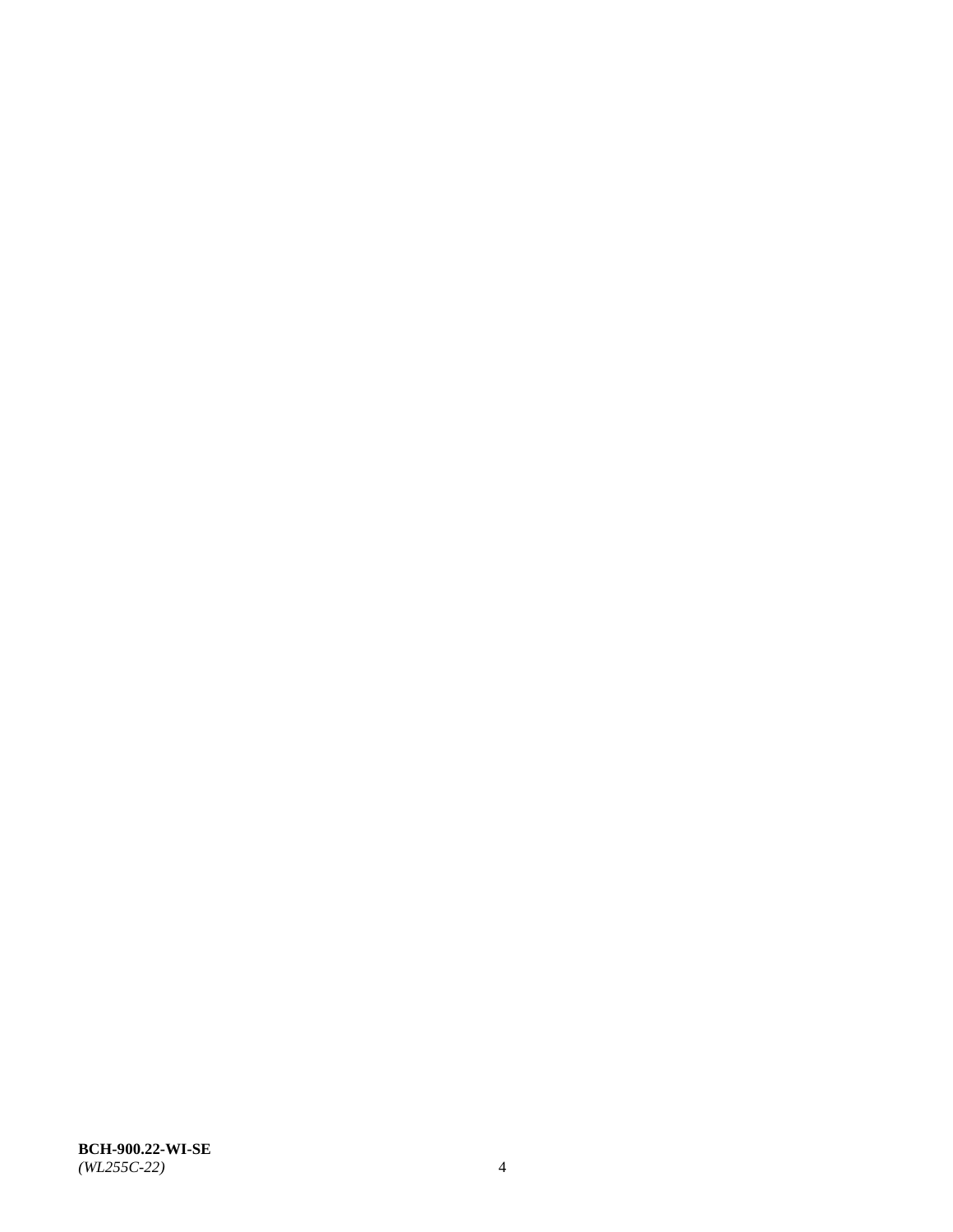## **DEDUCTIBLES AND OUT-OF-POCKET LIMITS**

#### **Individual calendar year deductible**

| <b>Network Benefits</b> | <b>Non-Network Benefits</b> |
|-------------------------|-----------------------------|
| \$6,250                 | \$10,000                    |

## **Family calendar year deductible**

| <b>Network Benefits</b> | <b>Non-Network Benefits</b> |
|-------------------------|-----------------------------|
| \$12,500                | \$20,000                    |

Separate deductibles must be satisfied under the Network Benefits and Non-Network Benefits.

Your plan has an embedded deductible. This means once an Insured meets the individual deductible, the plan begins paying benefits for that person. If two or more members of the family meet the family deductible, the plan begins paying benefits for all members of the family, regardless of whether each Insured has met the individual deductible. However, an Insured may not contribute more than the individual deductible toward the family deductible.

Any amounts paid or reimbursed by a third party, including but not limited to: point of service rebates, manufacturer coupons, manufacturer debits cards or other forms of direct reimbursement to an Insured for a product or service, will not apply toward your deductible, to the extent permitted under state and federal law.

#### **Individual calendar year out-of-pocket limit**

| Network Benefits | <b>Non-Network Benefits</b> |
|------------------|-----------------------------|
| \$7,000          | \$30,000                    |

#### **Family calendar year out-of-pocket limit**

| <b>Network Benefits</b> | <b>Non-Network Benefits</b> |
|-------------------------|-----------------------------|
| \$14,000                | \$60,000                    |

Separate Out-of-Pocket Limits must be satisfied under Network Benefits and Non-Network Benefits.

Non-Network Benefits above the usual and customary charge will not apply to the individual or family Out-of-Pocket Limit.

Non-Network Benefits for transplant surgery do not apply to the Out-of-Pocket Limit.

Any amounts paid or reimbursed by a third party, including but not limited to: point of service rebates, manufacturer coupons, manufacturer debit cards or other forms of direct reimbursement to an Insured for a product or service, will not apply as an out-of-pocket expense, to the extent permitted under state and federal law.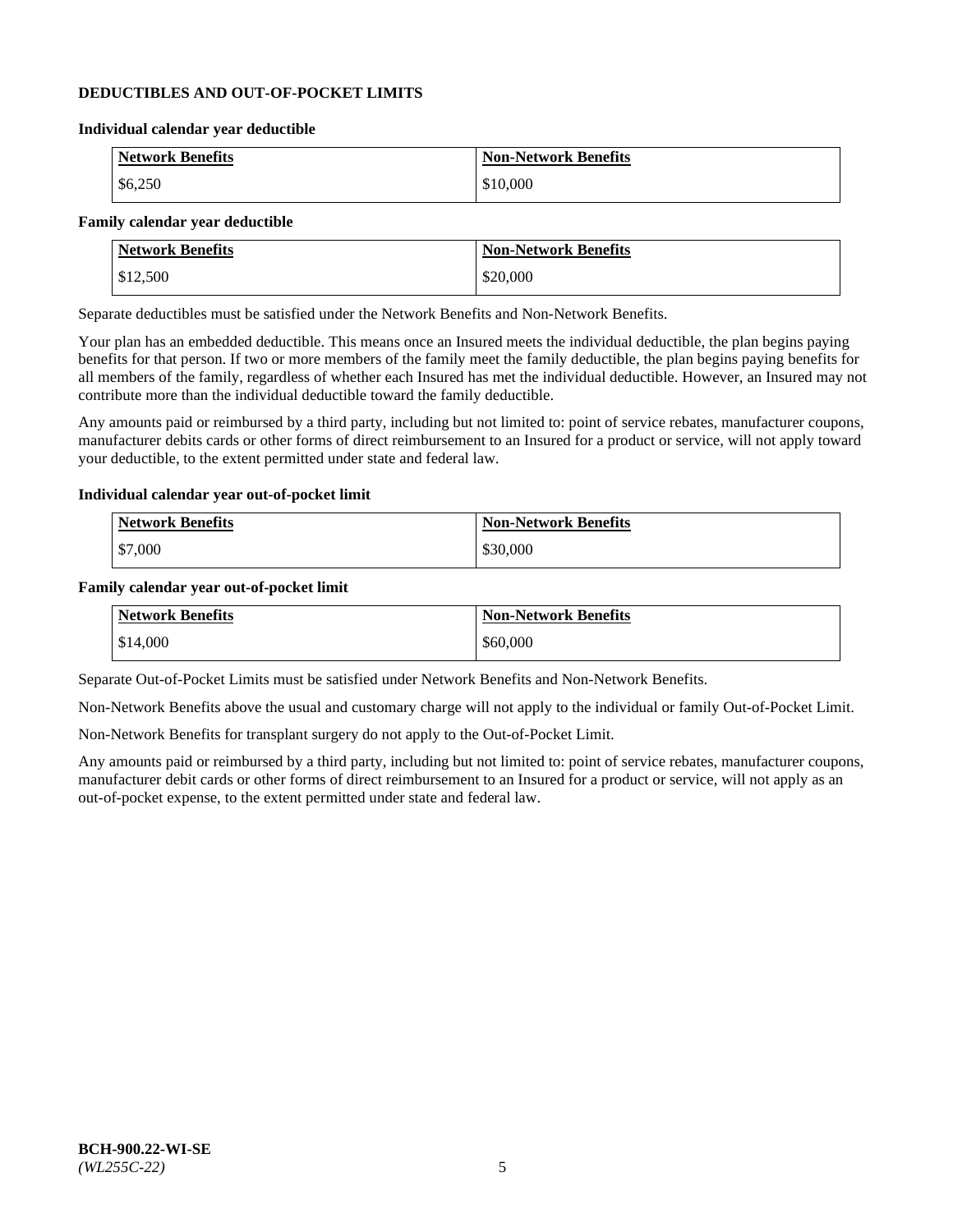# **AMBULANCE AND MEDICAL TRANSPORTATION**

## **Covered Services:**

We cover ambulance and medical transportation for medical emergencies.

We also cover medically necessary, non-emergency transportation if it meets our medical coverage criteria. Covered services and supplies are based on established medical policies, which are subject to periodic review and modification by the medical directors. These medical policies (medical coverage criteria) and applicable prior authorization requirements are available by calling Member Services, or logging on to your "*my*HealthPartners" account a[t healthpartners.com.](https://www.healthpartners.com/hp/index.html)

| Network Benefits              | <b>Non-Network Benefits</b> |
|-------------------------------|-----------------------------|
| 100% of the charges incurred. | See Network Benefits.       |

#### **Not Covered:**

See "Services Not Covered" in the Certificate.

# **AUTISM SERVICES**

## **Covered Services:**

We cover prior authorized evidence-based intensive-level and nonintensive-level treatment of autism spectrum disorders (autism disorder, Asperger's syndrome or pervasive development disorder not otherwise specified).

Covered services are based on established medical policies, which are subject to periodic review and modification by the medical directors. These medical policies (medical coverage criteria) are available by calling Member Services, or logging on to your "*my*HealthPartners" account at [healthpartners.com.](https://www.healthpartners.com/hp/index.html)

Your network provider will coordinate the prior authorization process for any autism treatment services. You may call Member Services at 952-883-5000 or toll-free at 855-813-3888 if you have any questions or concerns regarding the authorization process.

Please call Member Services at 952-883-5000 or toll-free at 855-813-3888 to request authorization for autism treatment services from a non-network provider.

**Intensive-level services** for children diagnosed with autism spectrum disorders. Intensive-level services must begin on or after 2 years of age and end before 9 years of age. Intensive-level services, on average, are services provided for more than 20 hours of treatment per week. (The average number of hours a week is calculated over a six-month period.)

| Network Benefits                         | <b>Non-Network Benefits</b>              |
|------------------------------------------|------------------------------------------|
| 100% of the charges incurred.            | 50% of the charges incurred.             |
| Limited to 240 visits per calendar year. | Limited to 240 visits per calendar year. |

The maximum number of visits is combined for Network Benefits and Non-Network Benefits. Visit limits are based on the minimum coverage amounts available at the time of publication. Additional visits may be available if required due to revised minimum coverage amounts being issued by the Office of the Commissioner of Insurance. See our medical coverage criteria for current visit limits.

#### **Intensive-level services lifetime maximum benefit**

| Network Benefits                                                     | <b>Non-Network Benefits</b>                                          |
|----------------------------------------------------------------------|----------------------------------------------------------------------|
| 4 years of cumulative services under this plan or any<br>other plan. | 4 years of cumulative services under this plan or any<br>other plan. |

The Lifetime Maximum Benefit is combined for Network Benefits and Non-Network Benefits.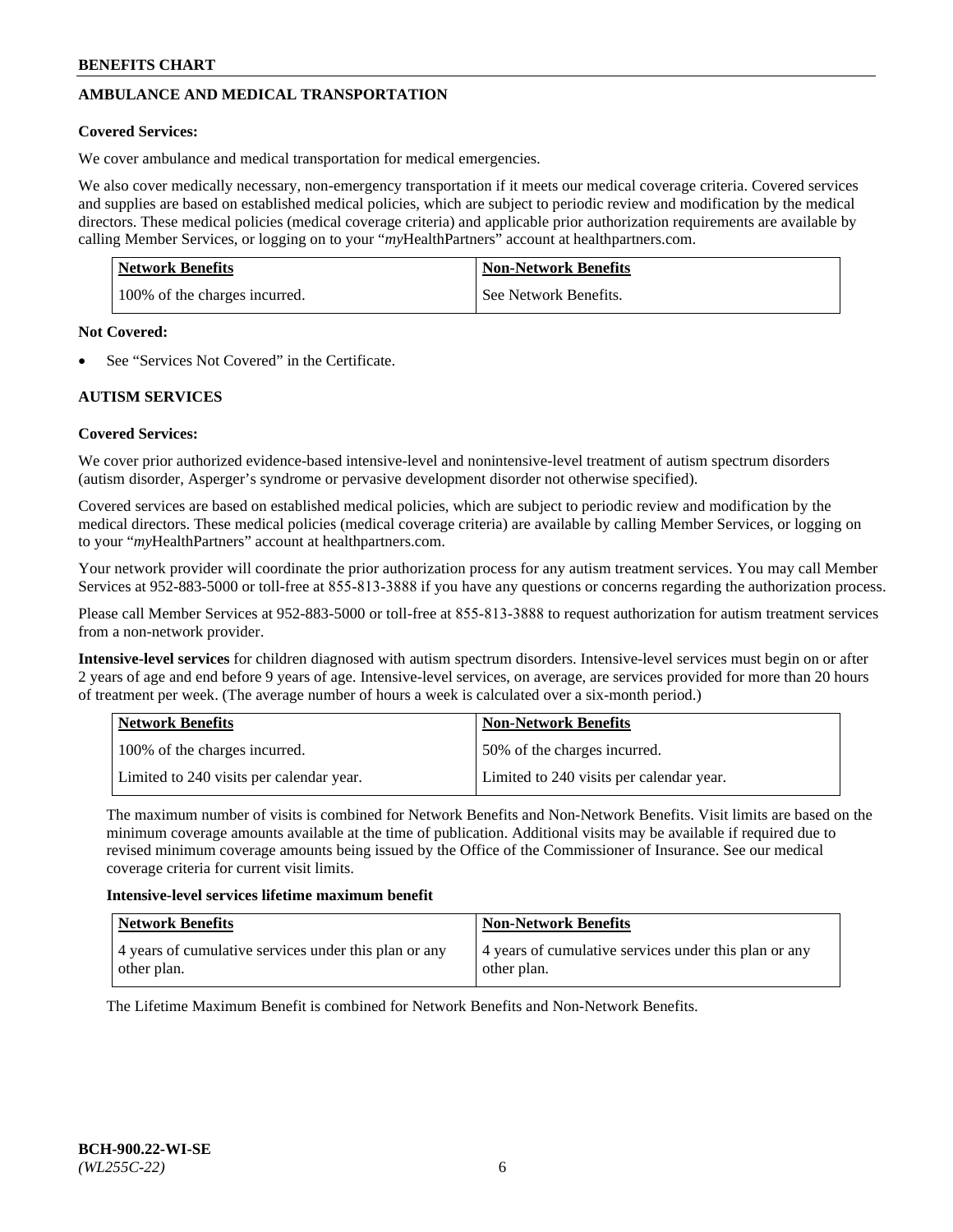**Nonintensive-level services** for Insureds diagnosed with autism spectrum disorders

| Network Benefits                         | <b>Non-Network Benefits</b>              |
|------------------------------------------|------------------------------------------|
| 100% of the charges incurred.            | 50% of the charges incurred.             |
| Limited to 120 visits per calendar year. | Limited to 120 visits per calendar year. |

The maximum number of visits is combined for Network Benefits and Non-Network Benefits. Visit limits are based on the minimum coverage amounts available at the time of publication. Additional visits may be available if required due to revised minimum coverage amounts being issued by the Office of the Commissioner of Insurance. See our medical coverage criteria for current visit limits.

## **Not Covered:**

See "Services Not Covered" in the Certificate.

# **BEHAVIORAL HEALTH SERVICES**

## **Covered Services:**

Covered services are based on established medical policies, which are subject to periodic review and modification by the medical directors. These medical policies (medical coverage criteria) are available by calling Member Services, or logging on to your "*my*HealthPartners" account at [healthpartners.com.](https://www.healthpartners.com/hp/index.html)

**Transitional treatment services:** These are services for the treatment of nervous or mental disorders and substance use disorders which are provided to an Insured in a less restrictive manner than are inpatient hospital services but in a more intensive manner than are outpatient services. Transitional treatment services are services offered by a provider, and certified by the Wisconsin Department of Health Services for each of the following (except the last bulleted item):

- Mental health services for covered adults in a day treatment program.
- Mental health services for covered children in a day hospital treatment program.
- Services for persons with chronic mental illness provided through a community support program.
- Residential treatment programs for covered persons with substance use disorder.
- Substance use disorder services in a day treatment program.
- Services for persons who are experiencing a mental health crisis or who are in a situation likely to turn into a mental health crisis if support is not provided.
- Intensive outpatient programs for the treatment of psychoactive substance use disorders provided in accordance with the patient placement criteria of the American Society of Addiction Medicine.

## **Mental health services**

We cover services for mental health diagnoses as described in the Diagnostic and Statistical Manual of Mental Disorders – Fifth Edition (DSM 5) (most recent edition).

We provide coverage for mental health treatment ordered by a Wisconsin court under a valid court order that is issued on the basis of a behavioral care evaluation performed by a licensed psychiatrist or doctoral level licensed psychologist, which includes a diagnosis and an individual treatment plan for care in the most appropriate, least restrictive environment. We must be given a copy of the court order and the behavioral care evaluation, and the service must be a covered benefit under this plan, and the service must be provided by a network provider, or other provider as required by law.

**Outpatient services:** We cover medically necessary outpatient professional mental health services for evaluation, crisis intervention, and treatment of mental health disorders.

A comprehensive diagnostic assessment will be used as the basis for a determination by a mental health professional, concerning the appropriate treatment and the extent of services required.

Outpatient services we cover for a diagnosed mental health condition include the following:

- Individual, group, family and multi-family therapy.
- Medication management provided by a physician, certified nurse practitioner, or physician's assistant.
- Psychological testing services for the purposes of determining the differential diagnoses and treatment planning for patients currently receiving behavioral health services.
- Partial hospitalization services in a licensed hospital or community mental health center.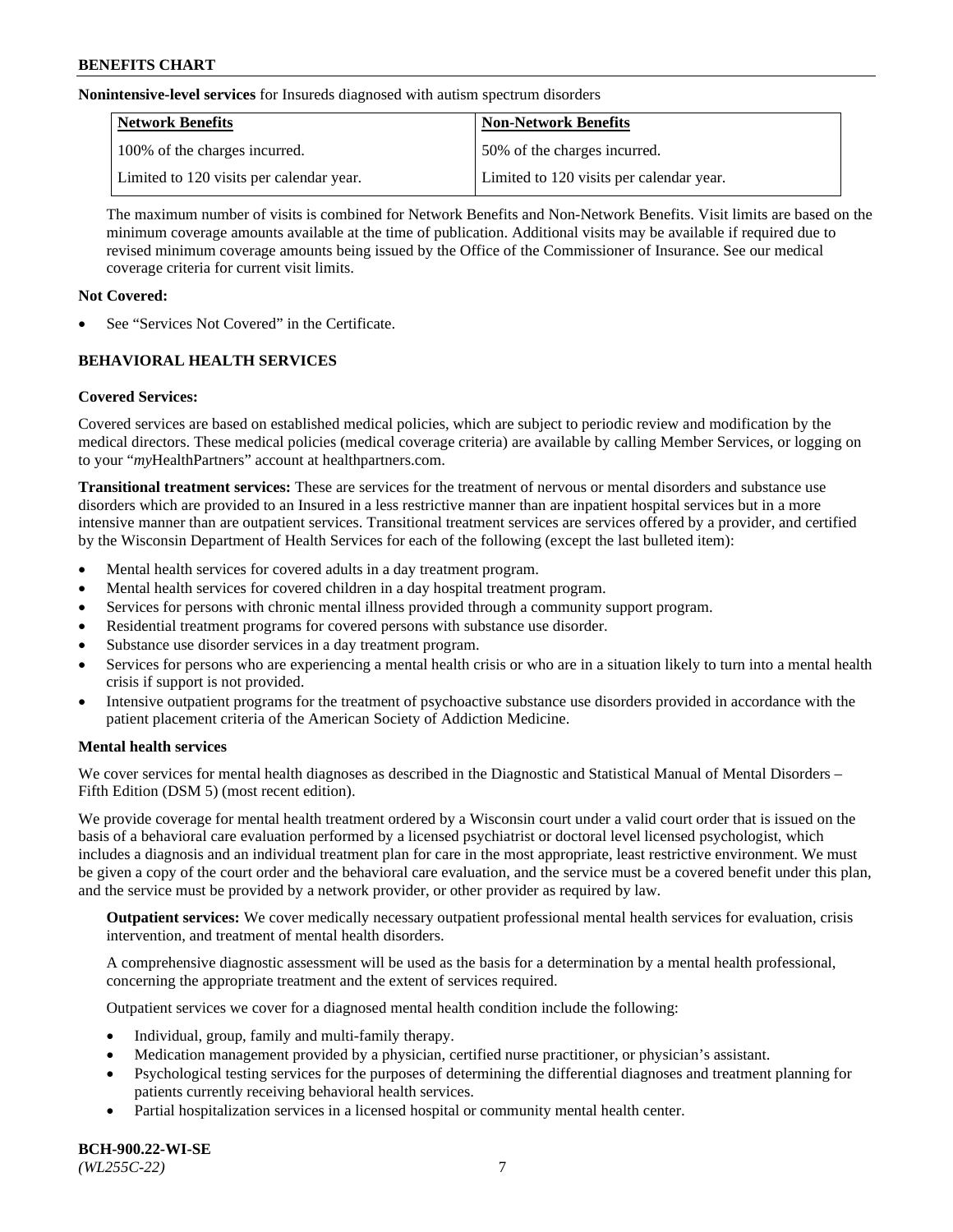- Psychotherapy and nursing services provided in the home if authorized by us.
- Treatment for gender dysphoria.

## **Mental health office visits**

| <b>Network Benefits</b>                                                                                                               | <b>Non-Network Benefits</b>  |
|---------------------------------------------------------------------------------------------------------------------------------------|------------------------------|
| 100% of the charges incurred, subject to a<br>copayment of \$30 per visit.                                                            | 50% of the charges incurred. |
| For family therapy, only one copayment will be<br>charged, regardless of the number of Insureds primarily<br>involved in the therapy. |                              |

### **Group therapy in an office**

| <b>Network Benefits</b>                                                    | <b>Non-Network Benefits</b>  |
|----------------------------------------------------------------------------|------------------------------|
| 100% of the charges incurred, subject to a<br>copayment of \$15 per visit. | 50% of the charges incurred. |

#### **Mental health outpatient hospital serivces**

| Network Benefits              | <b>Non-Network Benefits</b>  |
|-------------------------------|------------------------------|
| 100% of the charges incurred. | 50% of the charges incurred. |

### **Inpatient services, including mental health residential treatment services:** We cover the following:

- Medically necessary inpatient services in a hospital and professional services for treatment of mental health disorders. Medical stabilization is covered under inpatient hospital services in the "Hospital and Skilled Nursing Facility Services" section.
- Medically necessary mental health residential treatment services. This care must be authorized by us and provided by a hospital or residential behavioral health treatment facility licensed by the local state or Department of Health and Human Services. Services not covered under this benefit include halfway houses, group homes, extended care facilities, shelter services, correctional services, detention services, transitional services, group residential services, foster care services and wilderness programs.

| Network Benefits              | <b>Non-Network Benefits</b>  |
|-------------------------------|------------------------------|
| 100% of the charges incurred. | 50% of the charges incurred. |

**Transitional treatment services:** We cover transitional treatment services described above for treatment of mental and nervous disorders.

| Network Benefits              | Non-Network Benefits         |
|-------------------------------|------------------------------|
| 100% of the charges incurred. | 50% of the charges incurred. |

#### **Substance use disorder treatment services**

We cover medically necessary services for assessments by a licensed alcohol and drug counselor and treatment of substance use disorders as defined in the latest edition of the DSM 5.

**Outpatient services:** We cover medically necessary outpatient professional services for diagnosis and treatment of substance use disorders. Substance use disorder treatment services must be provided by a program licensed by the local Department of Health Services.Outpatient services we cover for a diagnosed substance use disorder include the following: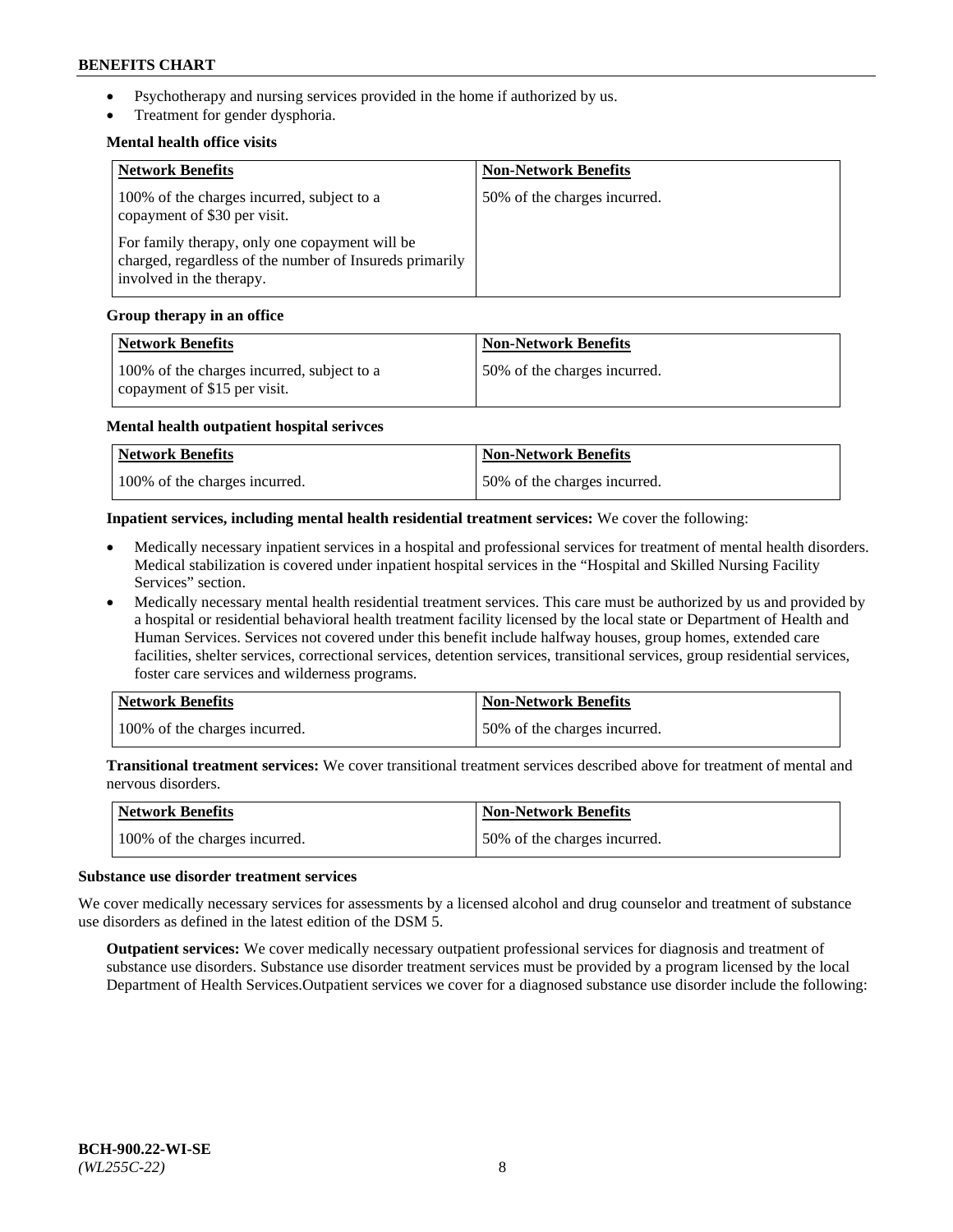- Individual, group, family, and multi-family therapy provided in an office setting.
- Opiate replacement therapy including methadone and buprenorphine treatment.

#### **Substance use disorder treatment office visits**

| <b>Network Benefits</b>                                                    | <b>Non-Network Benefits</b>  |
|----------------------------------------------------------------------------|------------------------------|
| 100% of the charges incurred, subject to a<br>copayment of \$30 per visit. | 50% of the charges incurred. |

### **Substance use disorder treatment outpatient hospital serivces**

| Network Benefits              | <b>Non-Network Benefits</b>  |
|-------------------------------|------------------------------|
| 100% of the charges incurred. | 50% of the charges incurred. |

**Inpatient services:** We cover the following:

- Medically necessary inpatient services in a hospital or a licensed residential primary treatment center.
- Services provided in a hospital that is licensed by the local state and accredited by Medicare.
- Detoxification services in a hospital or community detoxification facility if it is licensed by the local Department of Health Services.

| <b>Network Benefits</b>       | <b>Non-Network Benefits</b>  |
|-------------------------------|------------------------------|
| 100% of the charges incurred. | 50% of the charges incurred. |

**Transitional treatment services:** We cover transitional treatment services described above for treatment of substance use disorders.

| Network Benefits              | <b>Non-Network Benefits</b>  |
|-------------------------------|------------------------------|
| 100% of the charges incurred. | 50% of the charges incurred. |

**Out-of-area services for Wisconsin students:** If a dependent child is a student in a school located in Wisconsin, but outside of our service area, we cover mental health and substance use disorder services as required under Wisconsin Statute 609.655.

- The student may have a clinical assessment from a local, non-network mental health or substance use disorder treatment provider at the network benefit level when prior authorized by us.
- If outpatient services are recommended in the clinical assessment, five outpatient visits from a non-network provider will be covered at the network benefit level.
- Our Medical Director will determine the need for continuing treatment by the non-network provider; additional visits may be approved.
- Coverage for the outpatient services will not be provided if the recommended treatment would keep the student from attending school on a regular basis or if the student is no longer attending the school full-time.

This benefit is subject to the limitations shown in this "Behavioral Health Services" section.

| <b>Network Benefits</b>       | <b>Non-Network Benefits</b> |
|-------------------------------|-----------------------------|
| 100% of the charges incurred. | Not applicable.             |

A dependent child enrolled in a school outside of the state of Wisconsin is not eligible for this benefit.

## **Not Covered:**

See "Services Not Covered" in the Certificate.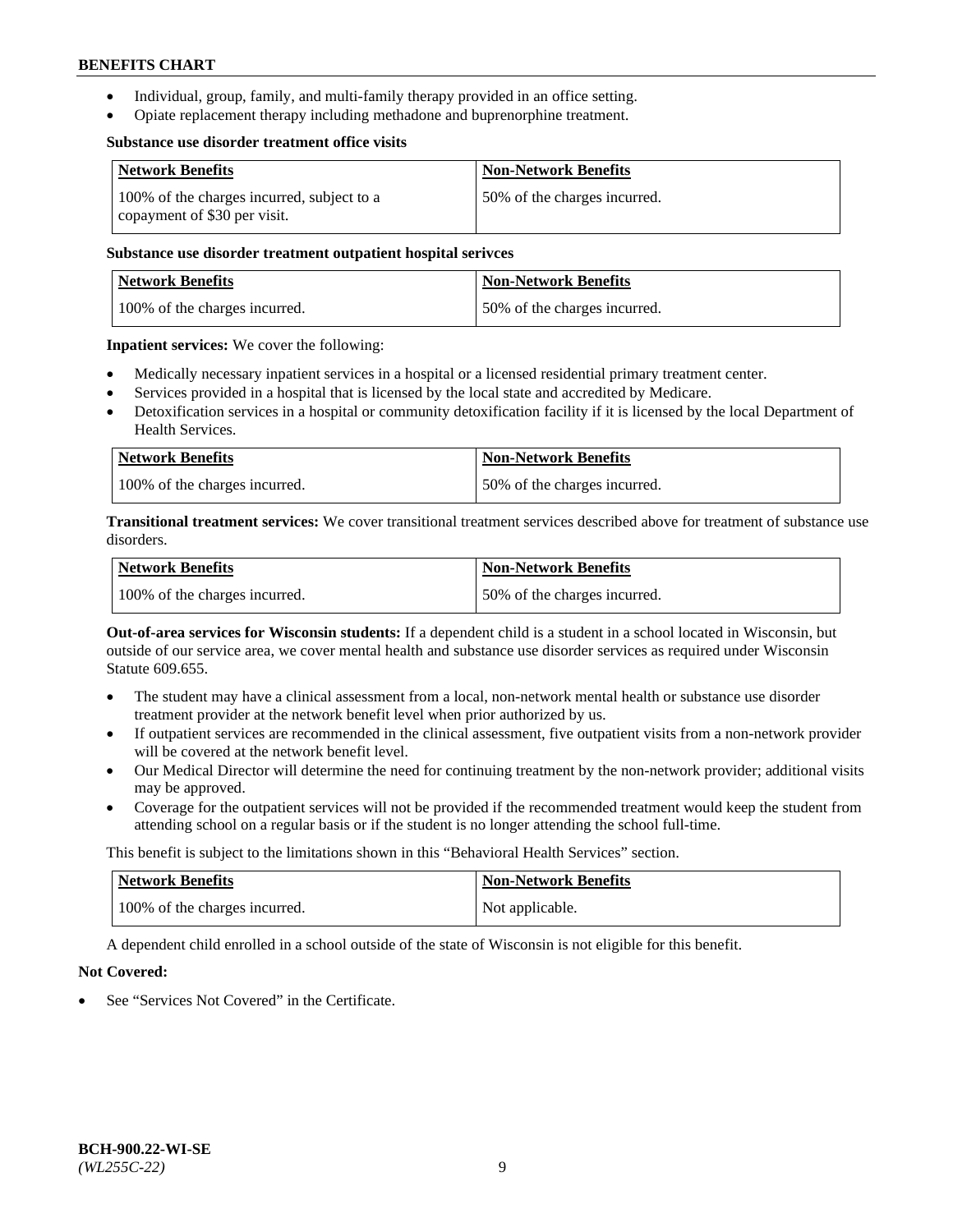# **CHIROPRACTIC SERVICES**

## **Covered Services:**

We cover chiropractic services for rehabilitative care. Chiropractic services are adjustments to any abnormal articulations of the human body, especially those of the spinal column, for the purpose of giving freedom of action to impinged nerves that may cause pain or deranged function.

Massage therapy which is performed in conjunction with other treatment/modalities by a chiropractor, is part of a prescribed treatment plan and is not billed separately is covered.

| Network Benefits                                                           | <b>Non-Network Benefits</b>  |
|----------------------------------------------------------------------------|------------------------------|
| 100% of the charges incurred, subject to a<br>copayment of \$60 per visit. | 50% of the charges incurred. |

# **Not Covered:**

- Massage therapy for the purpose of comfort or convenience of the Insured.
- See "Services Not Covered" in the Certificate.

# **CLINICAL TRIALS**

# **Covered Services:**

We cover certain routine services if you participate in a Phase I, Phase II, Phase III or Phase IV approved clinical trial that is conducted in relation to the prevention, detection, or treatment of cancer or other life-threatening disease or condition as defined in the Affordable Care Act. Approved clinical trials include (1) federally funded trials when the study or investigation is approved or funded by any of the federal agencies defined in the Public Health Services Act, section 2709 (d) (1) (A); (2) the study or investigation is conducted under an investigational new drug application reviewed by the Food and Drug Administration; and (3) the study or investigation is a drug trial that is exempt from having such an investigational new drug application. We cover routine patient costs for services that would be eligible under the Certificate and this Benefits Chart if the service were provided outside of a clinical trial.

| <b>Network Benefits</b>                                 | <b>Non-Network Benefits</b>                           |
|---------------------------------------------------------|-------------------------------------------------------|
| Coverage level is same as corresponding Network         | Coverage level is same as corresponding               |
| Benefits, depending on type of service provided such as | Non-Network Benefits, depending on type of service    |
| Office Visits for Illness or Injury, Inpatient or       | provided such as Office Visits for Illness or Injury, |
| <b>Outpatient Hospital Services.</b>                    | Inpatient or Outpatient Hospital Services.            |

# **Not Covered:**

- The investigative or experimental item, device or service itself.
- Items or services that are provided solely to satisfy data collection and analysis needs and that are not used in the direct clinical management of the patient.
- A service that is clearly inconsistent with widely accepted and established standards of care for a particular diagnosis.
- See "Services Not Covered" in the Certificate.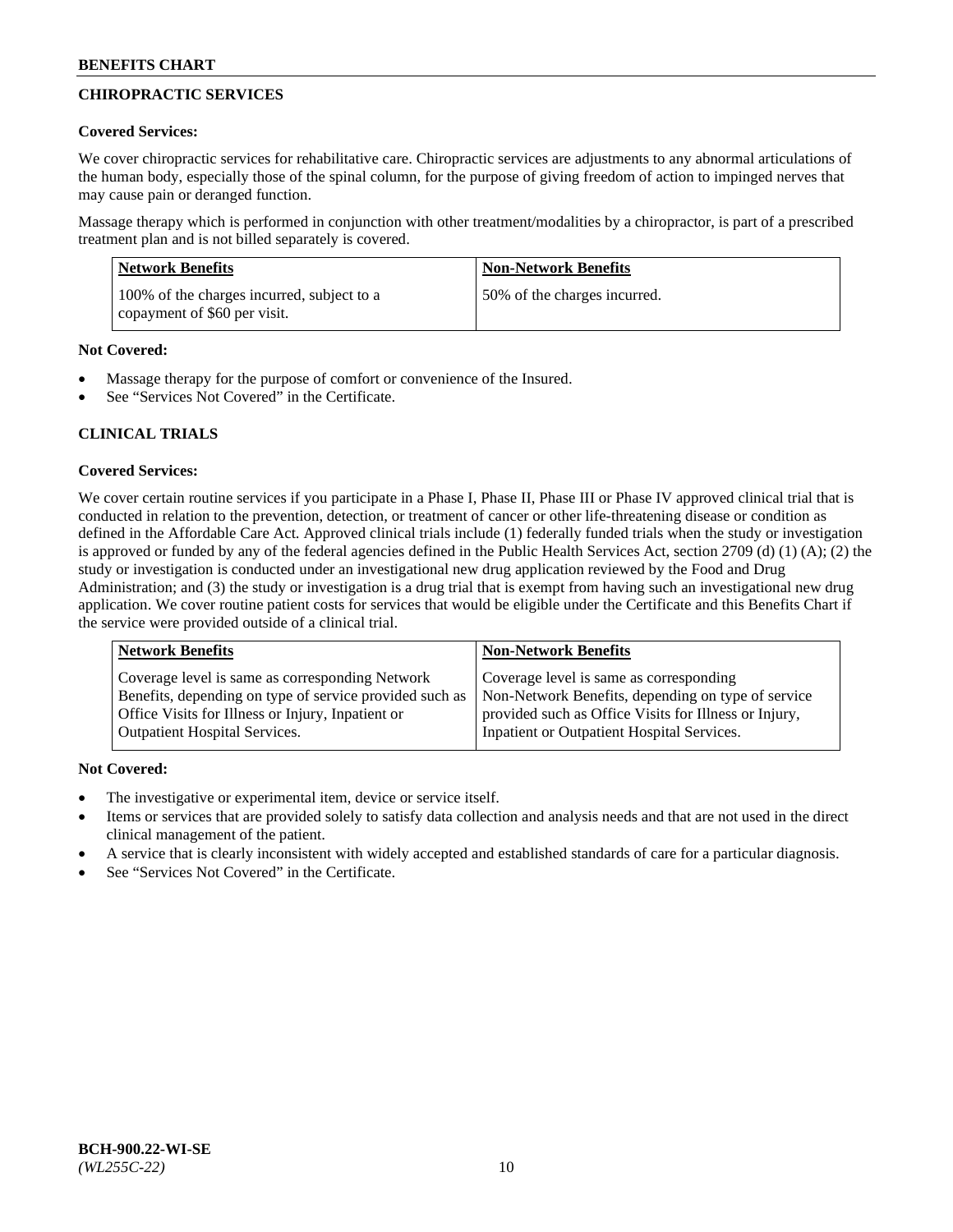# **DENTAL SERVICES**

## **Covered Services:**

We cover services as described below.

**Accidental dental services:** We cover dentally necessary services to treat and restore damage done to sound, natural, unrestored teeth as a result of an accidental injury. Coverage is for damage caused by external trauma to face and mouth only, not for cracked or broken teeth, which result from biting or chewing. We cover restorations, root canals, crowns and replacement of teeth lost that are directly related to the accident in which the Insured was involved. We cover initial exam, x-rays and palliative treatment including extractions, and other oral surgical procedures directly related to the accident. Subsequent treatment must be initiated within the specified time-frame and must be directly related to the accident. We do not cover restoration and replacement of teeth that are not "sound and natural" at the time of the accident.

Full mouth rehabilitations to correct occlusion (bite) and malocclusion (misaligned teeth not due to the accident) are not covered.

When an implant-supported dental prosthetic treatment is pursued, the accidental dental benefit will be applied to the prosthetic procedure. Benefits are limited to the amount that would be paid toward the placement of a removable dental prosthetic appliance that could be used in the absence of implant treatment. Care must be provided or pre-authorized by a HealthPartners dentist.

| Network Benefits              | <b>Non-Network Benefits</b>  |
|-------------------------------|------------------------------|
| 100% of the charges incurred. | 50% of the charges incurred. |

For all accidental dental services, treatment and/or restoration must be initiated within six months of the date of the injury. Coverage is limited to the initial course of treatment and/or initial restoration. Services must be provided within 24 months of the date of injury to be covered.

## **Medical referral dental services**

**Medically necessary outpatient dental services:** We cover medically necessary outpatient dental services. Coverage is limited to dental services required for treatment of an underlying medical condition, e.g., removal of teeth to complete radiation treatment for cancer of the jaw, cysts and lesions.

| Network Benefits              | <b>Non-Network Benefits</b>  |
|-------------------------------|------------------------------|
| 100% of the charges incurred. | 50% of the charges incurred. |

**Medically necessary hospitalization and anesthesia for dental care:** We cover medically necessary hospitalization for dental care. This is limited to charges incurred by an Insured who: (1) is a child under age  $5$ ; (2) is severely disabled; (3) has a medical condition, and requires hospitalization or general anesthesia for dental care treatment; or (4) is a child between ages 5 and 12 and care in dental offices has been attempted unsuccessfully and usual methods of behavior modification have not been successful, or when extensive amounts of restorative care, exceeding four appointments, are required. Coverage is limited to facility and anesthesia charges. Oral surgeon/dentist professional fees are not covered. The following are examples, though not all-inclusive, of medical conditions which may require hospitalization for dental services: severe asthma, severe airway obstruction or hemophilia. Hospitalization required due to the behavior of the Insured or due to the extent of the dental procedure is not covered.

| Network Benefits              | <b>Non-Network Benefits</b>  |
|-------------------------------|------------------------------|
| 100% of the charges incurred. | 50% of the charges incurred. |

**Medical complications of dental care:** We cover medical complications of dental care. Treatment must be medically necessary care and related to medical complications of non-covered dental care, including complications of the head, neck, or substructures.

| Network Benefits              | <b>Non-Network Benefits</b>  |
|-------------------------------|------------------------------|
| 100% of the charges incurred. | 50% of the charges incurred. |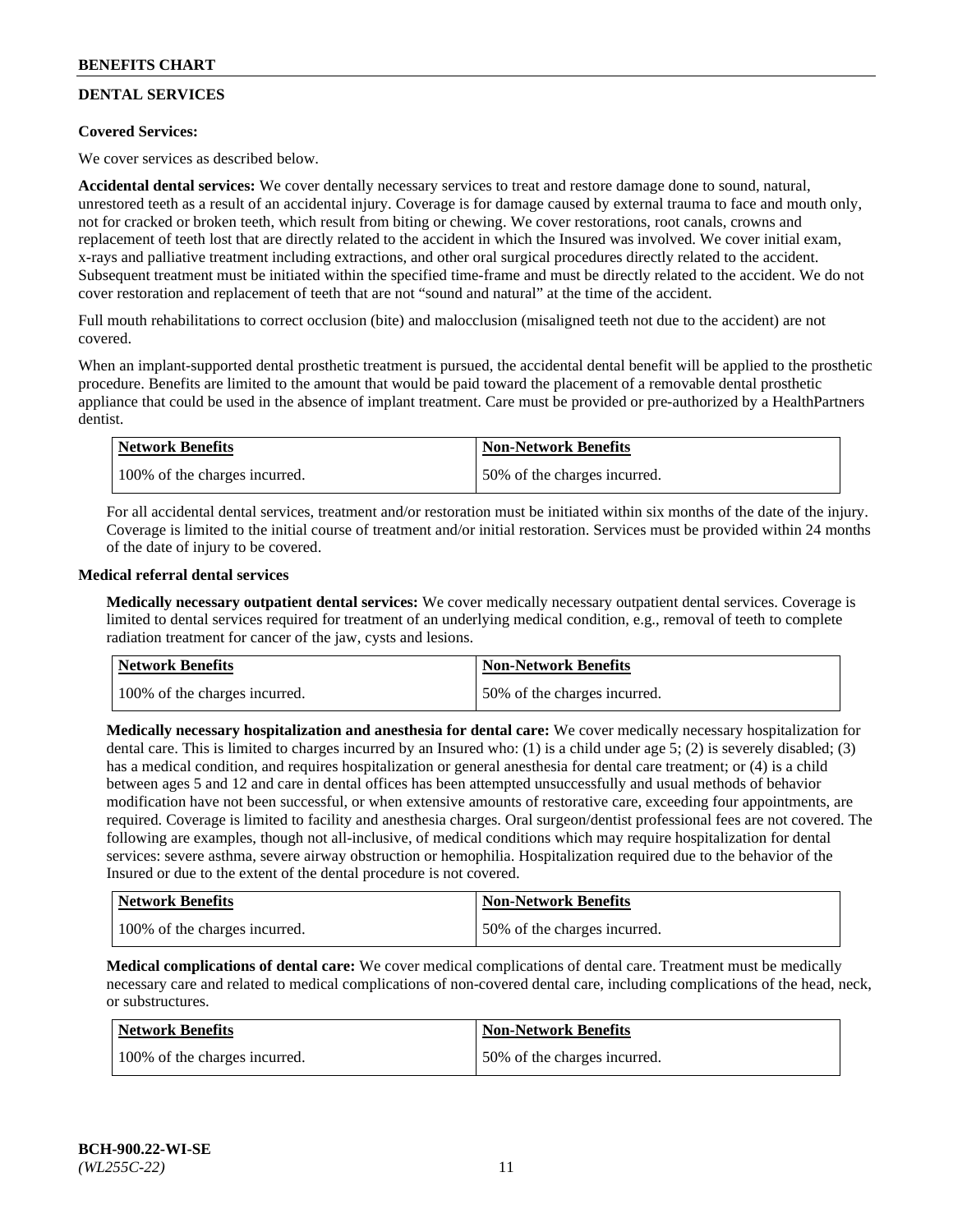**Oral surgery:** We cover oral surgery. Coverage is limited to treatment of medical conditions requiring oral surgery, such as treatment of oral neoplasm, non-dental cysts, fracture of the jaws, trauma of the mouth and jaws, and any other oral surgery procedures provided as medically necessary dental services.

| <b>Network Benefits</b>       | <b>Non-Network Benefits</b>  |
|-------------------------------|------------------------------|
| 100% of the charges incurred. | 50% of the charges incurred. |

**Treatment of cleft lip and cleft palate:** We cover treatment of cleft lip and cleft palate of a dependent child, including orthodontic treatment and oral surgery directly related to the cleft. Dental services which are not required for the treatment of cleft lip or cleft palate are not covered. If a dependent child covered under the Certificate and Benefits Chart is also covered under a dental plan which includes orthodontic services, that dental plan shall be considered primary for the necessary orthodontic services. Oral appliances are subject to the same copayment, conditions and limitations as durable medical equipment.

| <b>Network Benefits</b>                               | <b>Non-Network Benefits</b>                            |
|-------------------------------------------------------|--------------------------------------------------------|
| Coverage level is same as corresponding Network       | Coverage level is same as corresponding                |
| Benefits, depending on type of service provided, such | Non-Network Benefits, depending on type of service     |
| as Office Visits for Illness or Injury, Inpatient or  | provided, such as Office Visits for Illness or Injury, |
| <b>Outpatient Hospital Services.</b>                  | Inpatient or Outpatient Hospital Services.             |

**Treatment of temporomandibular disorder (TMD) and craniomandibular disorder (CMD):** We cover diagnostic procedures, surgical treatment and non-surgical treatment (including intraoral splint therapy devices) for temporomandibular disorder (TMD) and craniomandibular disorder (CMD), which is medically necessary care. Dental services which are not required to directly treat TMD or CMD are not covered.

| <b>Network Benefits</b>       | <b>Non-Network Benefits</b>  |
|-------------------------------|------------------------------|
| 100% of the charges incurred. | 50% of the charges incurred. |

### **Not Covered:**

- Dental treatment, procedures or services not listed in this Benefits Chart.
- Accident-related dental services if treatment is: (1) provided to teeth which are not sound and natural; (2) to teeth which have been restored; (3) initiated beyond six months from the date of the injury; (4) received beyond the initial treatment or restoration; or (5) received beyond 24 months from the date of injury.
- Oral surgery to remove wisdom teeth.
- Orthognathic treatment or procedures and all related services.
- See "Services Not Covered" in the Certificate.

# **DIABETES AND HYPERTENSION DISEASE MANAGEMENT PROGRAM**

## **Covered Services:**

If you meet criteria for coverage, you may qualify for the Diabetes and/or Hypertension Disease Management Program.

The program covers group health coaching which focuses on weight loss, exercise, behavior modification and health education through Omada Health.

| <b>Network Benefits</b>                                     | <b>Non-Network Benefits</b> |
|-------------------------------------------------------------|-----------------------------|
| 100% of the charges incurred.<br>Deductible does not apply. | Not applicable.             |

## **Not Covered:**

See "Services Not Covered" in the Certificate.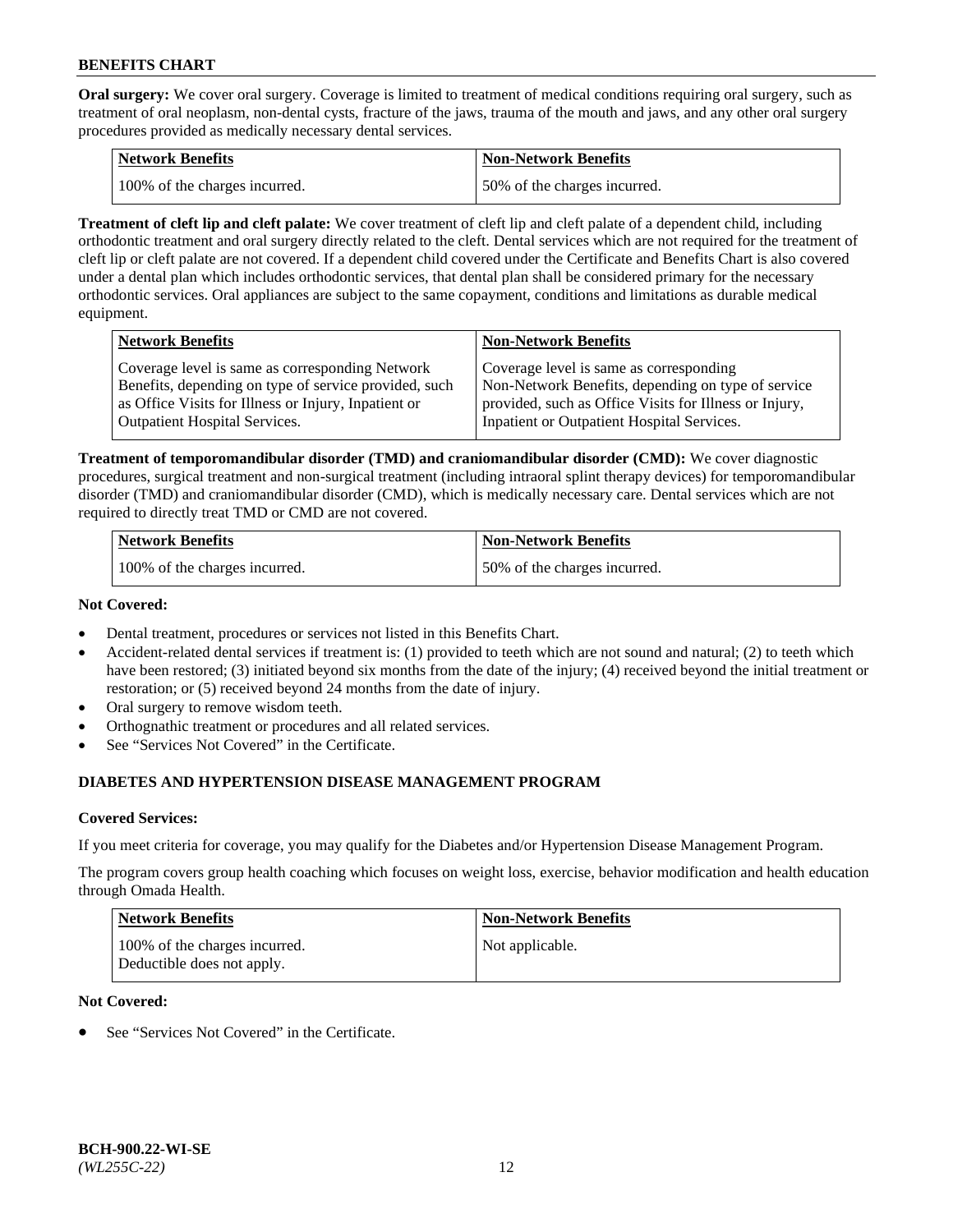# **DIABETIC EQUIPMENT AND SUPPLIES**

#### **Covered Services:**

We cover physician prescribed medically appropriate and necessary drugs and supplies used in the management and treatment of diabetes for Insureds with gestational, Type I or Type II diabetes including durable diabetic equipment and disposable supplies, as described below.

Certain items are only covered if your condition meets our coverage criteria and obtained through an authorized vendor. For more information on what we cover and any prior authorization requirements, call Member Services or log on to your "*my*HealthPartners" account at [healthpartners.com.](http://www.healthpartners.com/)

Insulin and medications for diabetes are covered as outpatient drugs under the "Prescription Drug Services" section.

**Pumps and pump supplies.** These include diabetic insulin pumps, diabetic infusion pumps and infusion pump supplies such as infusion sets, tubing, connectors and syringe reservoirs.

| <b>Network Benefits</b>                                                                 | <b>Non-Network Benefits</b>  |
|-----------------------------------------------------------------------------------------|------------------------------|
| <b>Pumps received at a pharmacy:</b><br>100% of the charges incurred.                   | 50% of the charges incurred. |
| Pumps received from a non-pharmacy<br>approved vendor:<br>100% of the charges incurred. |                              |

### **All other durable equipment and diabetic supplies**

Durable Diabetic Equipment and Supplies. These include continuous glucose monitoring system (CGMS), transmitter, sensors and receivers, diabetic blood glucose monitors and control/calibrating solutions (for checking accuracy or testing equipment and test strips).

Disposable Diabetic Supplies. These are one-time use supplies, including syringes, lancets, lancet devices, blood and urine ketone test strips, and needles.

Certain diabetic supplies and equipment must be purchased at a pharmacy.

| <b>Network Benefits</b>                                                                                               | <b>Non-Network Benefits</b>  |
|-----------------------------------------------------------------------------------------------------------------------|------------------------------|
| If received through a pharmacy:<br>100% of the charges incurred.                                                      | 50% of the charges incurred. |
| If received through a non-pharmacy provider:<br>100% of the charges incurred if purchased from an<br>approved vendor. |                              |

#### **Limitations:**

- No more than a 93-day supply of diabetic supplies are covered and dispensed at a time.
- We require that certain diabetic supplies and equipment be purchased at a pharmacy.
- Diabetic supplies and equipment are limited to certain models and brands.
- Durable medical equipment and supplies must be obtained from or repaired by approved vendors.
- Covered services and supplies are based on established medical policies which are subject to periodic review and modification by the medical directors. Our coverage policy for diabetic supplies includes information on our required models and brands. These medical policies (medical coverage criteria) are available by calling Member Services, or logging on to your "myHealthPartners" account at [healthpartners.com.](http://www.healthpartners.com/)

## **Not Covered:**

- Replacement or repair of any covered items, if the items are (i) damaged or destroyed by misuse, abuse or carelessness, (ii) lost; or (iii) stolen.
- Duplicate or similar items.
- Labor and related charges for repair of any covered items which are more than the cost of replacement by an approved vendor.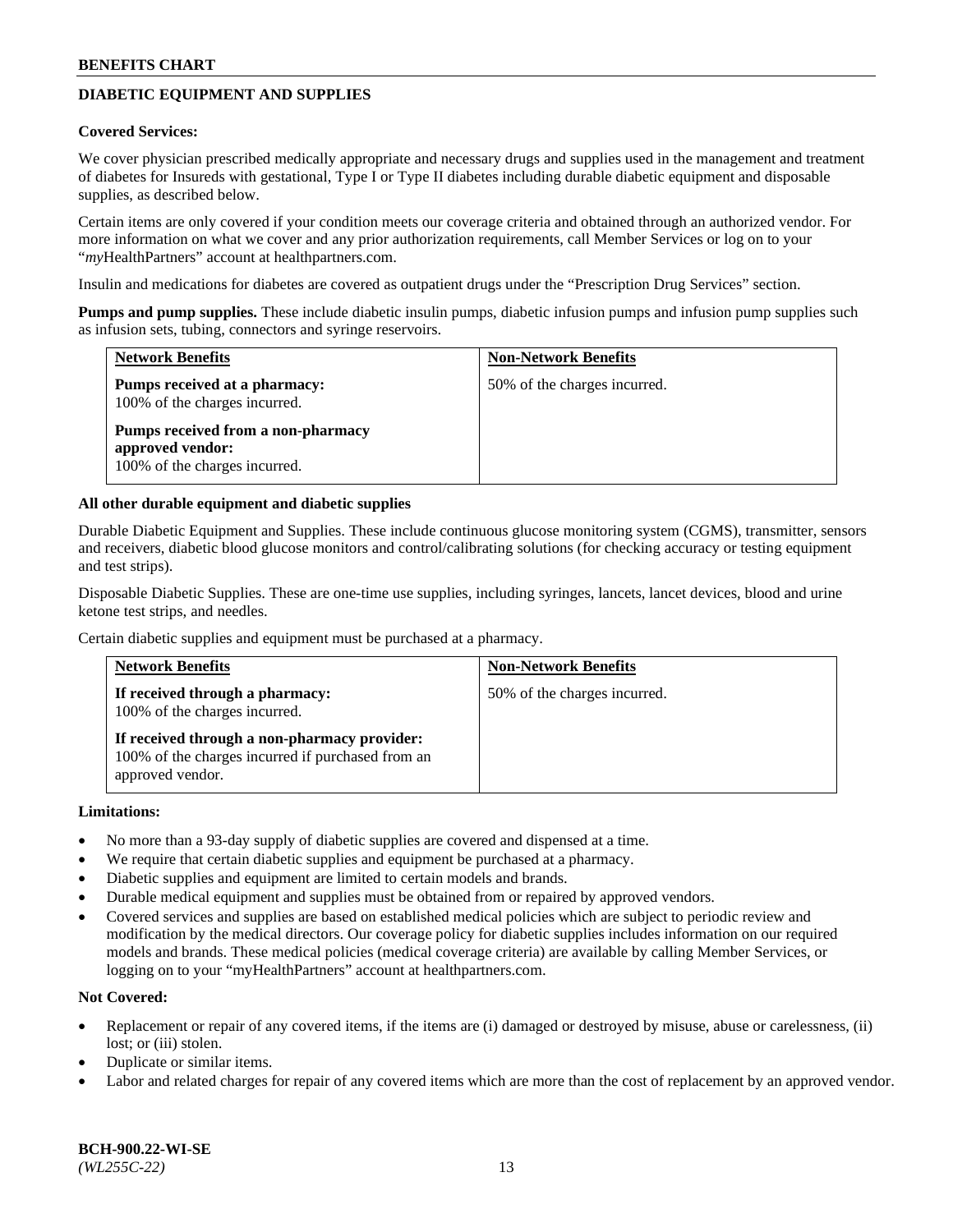- Batteries for monitors and equipment.
- Sales tax, mailing, delivery charges, service call charges.
- See "Services Not Covered" in the Certificate.

# **DIAGNOSTIC IMAGING SERVICES**

#### **Covered Services:**

We cover diagnostic imaging, when ordered by a provider and provided in a clinic or outpatient hospital facility.

For Network Benefits, non-emergent, scheduled outpatient Magnetic Resonance Imaging (MRI) and Computed Tomography (CT) must be provided at a designated facility. Your physician or facility will obtain or verify prior authorization for these services, as needed.

We cover services provided in a clinic or outpatient hospital facility. To see the benefit level for inpatient hospital or skilled nursing facility services, see benefits under "Inpatient Hospital and Skilled Nursing Facility Services".

### **Outpatient magnetic resonance imaging (MRI) and computed tomography (CT)**

| <b>Network Benefits</b>       | <b>Non-Network Benefits</b>  |
|-------------------------------|------------------------------|
| 100% of the charges incurred. | 50% of the charges incurred. |

### **All other outpatient diagnostic imaging services**

#### **Services for illness or injury**

| Network Benefits              | <b>Non-Network Benefits</b>  |
|-------------------------------|------------------------------|
| 100% of the charges incurred. | 50% of the charges incurred. |

### **Preventive services (MRI/CT procedures are not considered preventive)**

Diagnostic imaging services associated with preventive services are covered at the benefit level shown in the "Preventive Services" section of this Benefits Chart.

#### **Not Covered:**

See "Services Not Covered" in the Certificate.

# **DURABLE MEDICAL EQUIPMENT, PROSTHETICS, ORTHOTICS AND SUPPLIES**

#### **Covered Services:**

We cover equipment and services, as described below.

We cover durable medical equipment and services, prosthetics, orthotics and supplies, subject to the limitations below, including certain disposable supplies and enteral feedings.

We cover external hearing aids, cochlear implants, and related treatment prescribed by a physician or by a licensed audiologist for Insureds under 18 years of age who have hearing loss.

We also cover basic hearing aids for Insureds age 18 or older for the correction of a hearing impairment.

Osseointegrated or bone-anchored hearing aids are only covered for Insureds who have hearing loss that is not correctable by any other procedure.

Hearing aids are limited to one basic, standard hearing aid for each ear every three years.

A basic hearing aid is defined as a hearing device that consists of a microphone, amplifier, volume control, battery and receiver, which is up to date using the latest technology. It does not include upgrades above and beyond the functionality of a basic hearing aid, including, but not limited to, hearing improvements for group settings, background noise, Bluetooth/remote control functionality, or extended warranties. Charges for upgrades above the cost of a basic, standard hearing aid are not covered.

Diabetic equipment and supplies are covered under the "Diabetic Equipment and Supplies" section.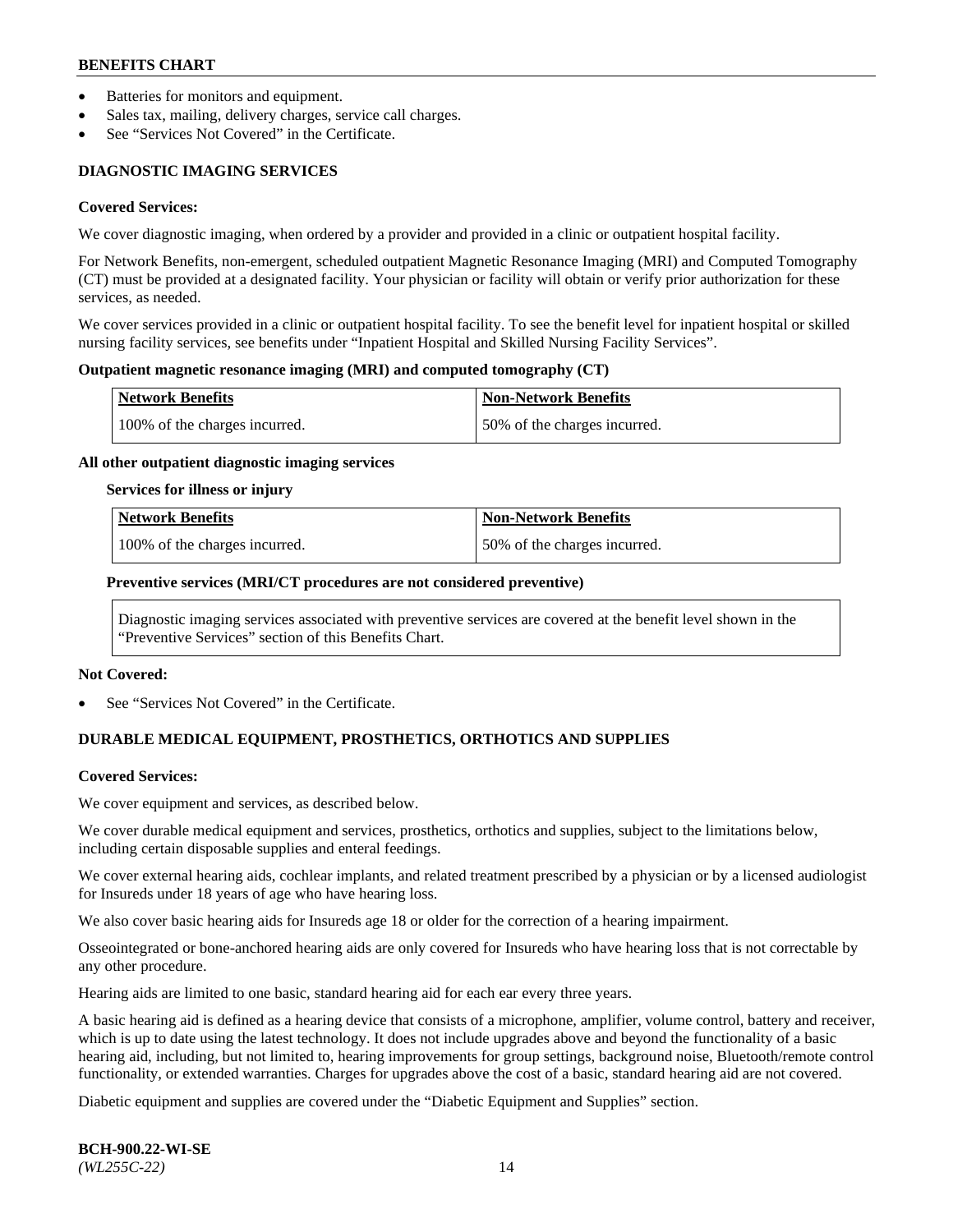## **Special dietary treatment for phenylketonuria (PKU) if it meets our medical coverage criteria**

| <b>Network Benefits</b>       | <b>Non-Network Benefits</b>  |
|-------------------------------|------------------------------|
| 100% of the charges incurred. | 50% of the charges incurred. |

### **Oral amino acid based elemental formula if it meets our medical coverage criteria**

| <b>Network Benefits</b>       | Non-Network Benefits         |
|-------------------------------|------------------------------|
| 100% of the charges incurred. | 50% of the charges incurred. |

### **All other durable medical equipment, prosthetics, orthotics and supplies**

| <b>Network Benefits</b>       | <b>Non-Network Benefits</b>  |
|-------------------------------|------------------------------|
| 100% of the charges incurred. | 50% of the charges incurred. |

### **Limitations:**

Coverage of durable medical equipment is limited by the following:

- Payment will not exceed the cost of an alternate piece of equipment or service that is effective and medically necessary.
- For prosthetic benefits, other than oral appliances for cleft lip and cleft palate, payment will not exceed the cost of an alternate piece of equipment or service that is effective, medically necessary and enables Insureds to conduct standard activities of daily living.
- We reserve the right to determine if an item will be approved for rental vs. purchase.
- Durable medical equipment and supplies must be obtained from or repaired by approved vendors.
- Covered services and supplies are based on established medical policies which are subject to periodic review and modification by the medical or dental directors. Our medical policy for diabetic supplies includes information on our required models and brands. These medical policies (medical coverage criteria) are available by calling Member Services, or logging on to your "*my*HealthPartners" account a[t healthpartners.com.](http://www.healthpartners.com/)

## **Not Covered:**

Items which are not eligible for coverage include, but are not limited to:

- Replacement or repair of any covered items, if the items are (i) damaged or destroyed by misuse, abuse or carelessness, (ii) lost; or (iii) stolen.
- Duplicate or similar items.
- Labor and related charges for repair of any covered items which are more than the cost of replacement by an approved vendor.
- Sales tax, mailing, delivery charges, service call charges.
- Items which are primarily educational in nature or for hygiene, vocation, comfort, convenience or recreation.
- Communication aids or devices: equipment to create, replace or augment communication abilities including, but not limited to, speech processors, receivers, communication boards, or computer or electronic assisted communication.
- Implantable and osseointegrated or bone-anchored hearing aids and their fitting, except as specifically described in this Benefits Chart. This exclusion does not apply to cochlear implants.
- Eyeglasses, contact lenses and their fitting, measurement and adjustment, except as specifically described in this Benefits Chart.
- Hair prostheses (wigs).
- Household equipment which primarily has customary uses other than medical, such as, but not limited to, exercise cycles, air purifiers, central or unit air conditioners, water purifiers, non-allergenic pillows, mattresses or waterbeds.
- Household fixtures including, but not limited to, escalators or elevators, ramps, swimming pools and saunas.
- Modifications to the structure of the home including, but not limited to, wiring, plumbing or charges for installation of equipment.
- Vehicle, car or van modifications including, but not limited to, hand brakes, hydraulic lifts and car carrier.
- Rental equipment while owned equipment is being repaired by non-contracted vendors, beyond one month rental of medically necessary equipment.
- Other equipment and supplies, including but not limited to assistive devices, that we determine are not eligible for coverage.
- See "Services Not Covered" in the Certificate.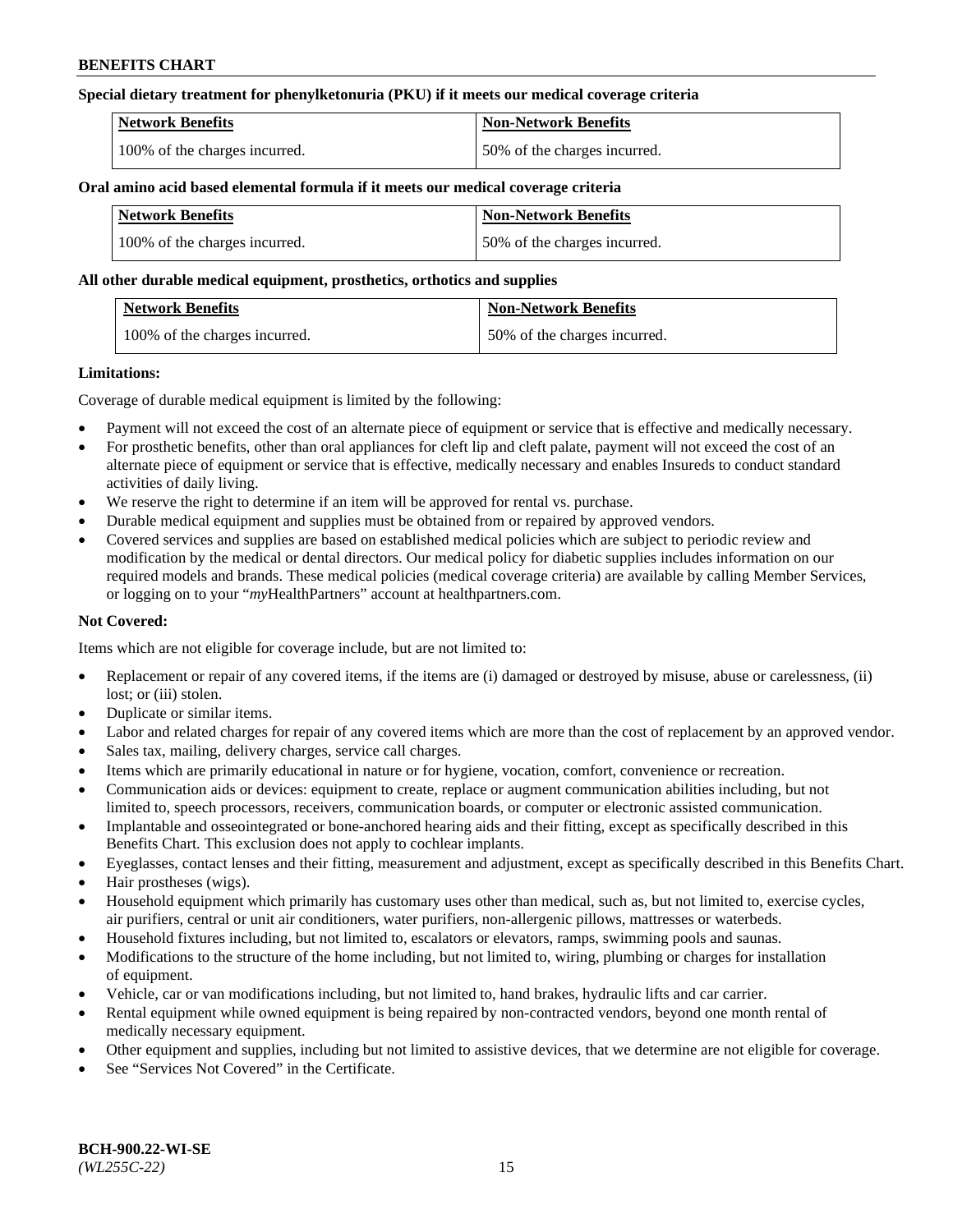# **EMERGENCY AND URGENTLY NEEDED CARE SERVICES**

## **Covered Services:**

We cover services for emergency care and urgently needed care if the services are otherwise eligible for coverage under the Certificate.

**Urgently needed care.** These are services to treat an unforeseen illness or injury that:

- are required in order to prevent a serious deterioration in your health; and
- cannot be delayed until the next available clinic or office hours.

| <b>Network Benefits</b>                                                    | <b>Non-Network Benefits</b> |
|----------------------------------------------------------------------------|-----------------------------|
| 100% of the charges incurred, subject to a<br>copayment of \$60 per visit. | See Network Benefits.       |

**Emergency care.** These are services to treat:

- the sudden, unexpected onset of illness or injury which, if left untreated or unattended until the next available clinic or office hours, would result in hospitalization; or
- a condition requiring professional health services immediately necessary to preserve life or stabilize health.

Emergency care includes emergency services as defined in Division BB, Title I, Section 102 of the Consolidated Appropriations Act of 2021.

When reviewing claims for coverage of emergency services, our medical director will take into consideration a reasonable layperson's belief that the circumstances required immediate medical care that could not wait until the next working day or next available clinic appointment.

### **Emergency care in a hospital emergency room, including professional services of a physician**

| <b>Network Benefits</b>                                                                   | <b>Non-Network Benefits</b> |
|-------------------------------------------------------------------------------------------|-----------------------------|
| 100% of the charges incurred, subject to a<br>copayment of \$325 per visit.               | See Network Benefits.       |
| Emergency room copayment is waived if admitted for<br>the same condition within 24 hours. |                             |

#### **Inpatient emergency care in a hospital**

| <b>Network Benefits</b>       | Non-Network Benefits    |
|-------------------------------|-------------------------|
| 100% of the charges incurred. | l See Network Benefits. |

## **Not Covered:**

See "Services Not Covered" in the Certificate.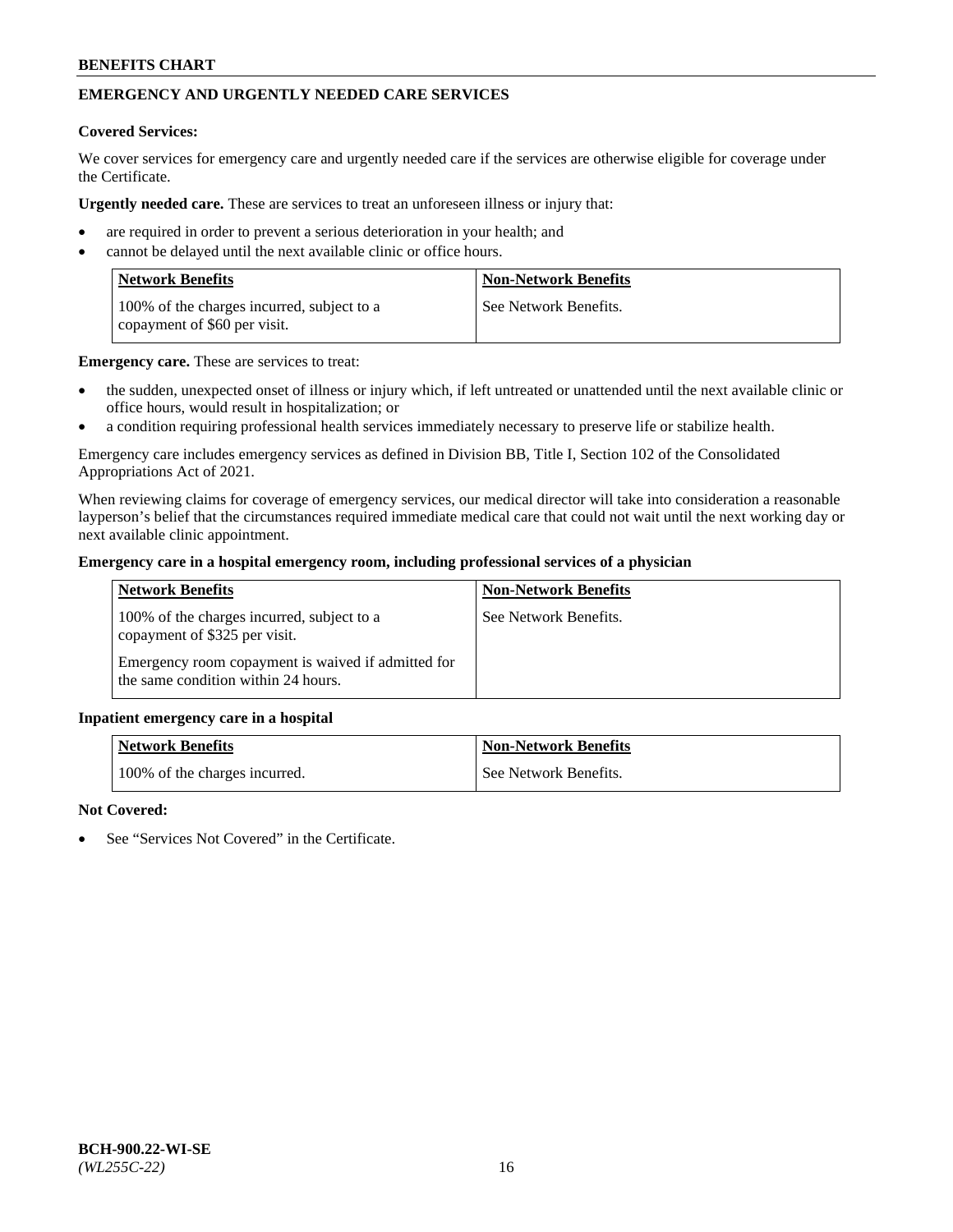# **GENE THERAPY**

## **Covered Services:**

We cover gene therapy treatment if it meets our medical coverage criteria.

| <b>Network Benefits</b>                                                                                                                                                                                 | <b>Non-Network Benefits</b> |
|---------------------------------------------------------------------------------------------------------------------------------------------------------------------------------------------------------|-----------------------------|
| Coverage level is same as corresponding Network<br>Benefits, depending on type of service provided such as<br>Office Visits for Illness or Injury, Inpatient or<br><b>Outpatient Hospital Services.</b> | No coverage.                |

## **Limitations:**

- Gene therapy must be provided by a designated provider.
- Specific types of gene therapy are limited to therapies and conditions specified in our medical coverage criteria.

# **Not Covered:**

See "Services Not Covered" in the Certificate.

# **HEALTH EDUCATION**

## **Covered Services:**

We cover education for preventive services and education for the management of chronic health problems (such as diabetes).

| <b>Network Benefits</b>                                     | <b>Non-Network Benefits</b>  |
|-------------------------------------------------------------|------------------------------|
| 100% of the charges incurred.<br>Deductible does not apply. | 50% of the charges incurred. |

## **Not Covered:**

See "Services Not Covered" in the Certificate.

## **HOME-BASED COMPREHENSIVE HEALTH RISK ASSESSMENT**

## **Covered Services:**

If you meet our criteria for coverage, you may qualify for our home-based comprehensive health risk assessment program. The program covers a health assessment with a designated nurse practitioner.

| <b>Network Benefits</b>                                     | <b>Non-Network Benefits</b> |
|-------------------------------------------------------------|-----------------------------|
| 100% of the charges incurred.<br>Deductible does not apply. | No coverage.                |

## **Not Covered:**

See "Services Not Covered" in the Certificate.

# **HOME HEALTH SERVICES**

## **Covered Services:**

We cover skilled nursing services, physical therapy, occupational therapy, speech therapy, respiratory therapy and other therapeutic services, non-routine prenatal and postnatal services, routine postnatal well child visits as described in our medical coverage criteria, phototherapy services for newborns, home health aide services and other eligible home health services when provided in your home, if you are homebound (i.e., unable to leave home without considerable effort due to a medical condition). Lack of transportation does not constitute homebound status. For phototherapy services for newborns and high risk prenatal services, supplies and equipment are included.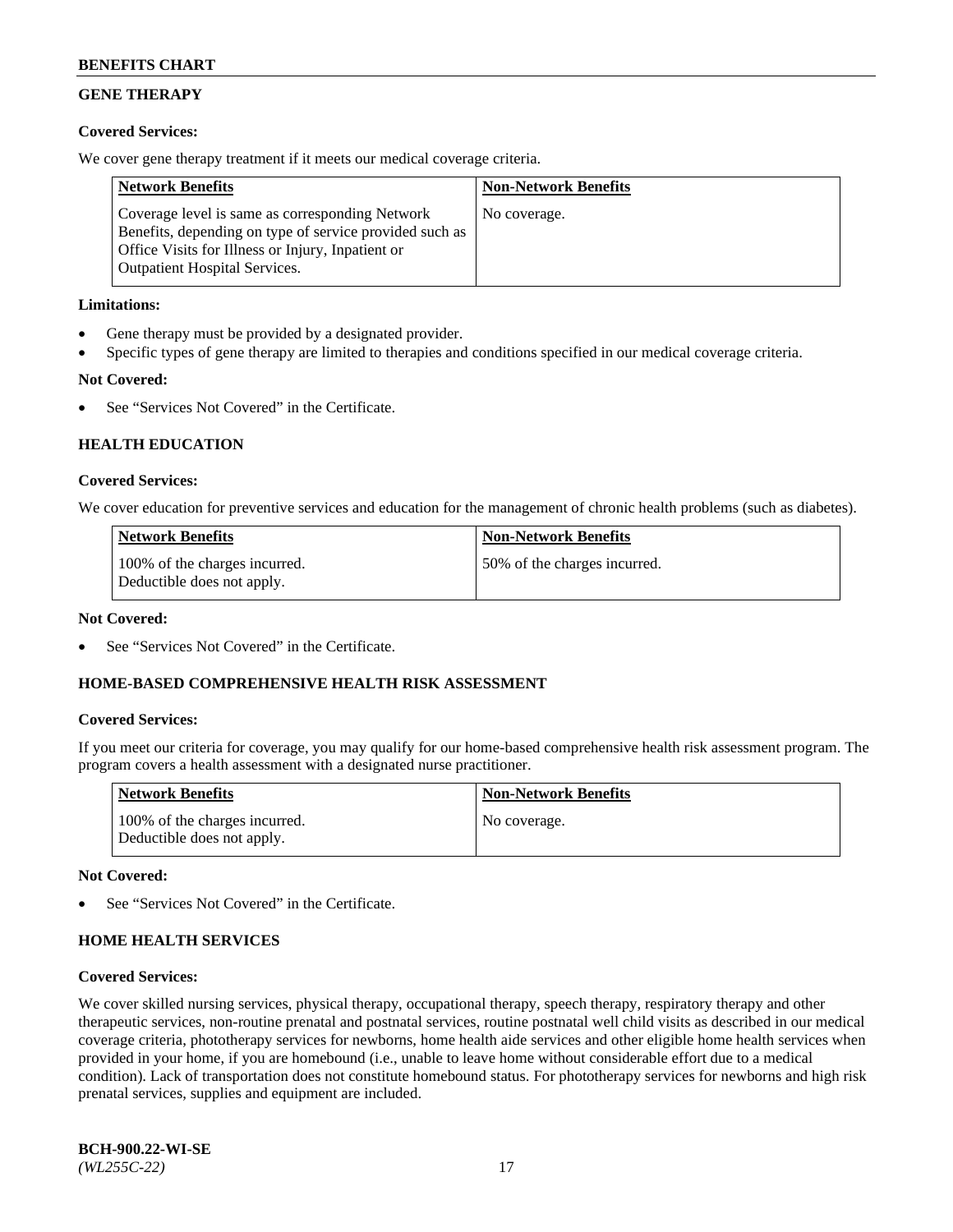We cover total parenteral nutrition/intravenous ("TPN/IV") therapy, equipment, supplies and drugs in connection with IV therapy. IV line care kits are covered under Durable Medical Equipment.

We cover palliative care benefits. Palliative care includes symptom management, education and establishing goals of care. We waive the requirement that you be homebound for a limited number of home visits for palliative care (as shown in this Benefits Chart), if you have a life-threatening, non-curable condition which has a prognosis of survival of two years or less. Additional palliative care visits are eligible under the home health services benefit if you are homebound and meet all other requirements defined in this section.

You do not need to be homebound to receive total parenteral nutrition/intravenous ("TPN/IV") therapy.

Home health services are eligible and covered only when:

- medically necessary; and
- provided as rehabilitative care, terminal care or maternity care; and
- ordered by a physician, and included in the written home care plan.

## **Physical therapy, occupational therapy, speech therapy, respiratory therapy, home health aide services and palliative care**

| <b>Network Benefits</b>       | <b>Non-Network Benefits</b>  |
|-------------------------------|------------------------------|
| 100% of the charges incurred. | 50% of the charges incurred. |

# **TPN/IV therapy, skilled nursing services, non-routine prenatal/postnatal services, and phototherapy**

| <b>Network Benefits</b>       | <b>Non-Network Benefits</b>  |
|-------------------------------|------------------------------|
| 100% of the charges incurred. | 50% of the charges incurred. |

Each 24-hour visit (or shifts up to 24-hour visits) equals one visit and counts toward the Maximum visits for all other services shown below. Any visit that lasts less than 24 hours regardless of the length of the visit, will count as one visit toward the Maximum visits for all other services shown below. All visits must be medically necessary and benefit eligible.

#### **Routine postnatal well child visit**

| <b>Network Benefits</b>                                     | <b>Non-Network Benefits</b>  |
|-------------------------------------------------------------|------------------------------|
| 100% of the charges incurred.<br>Deductible does not apply. | 50% of the charges incurred. |

# **Maximum visits for palliative care**

If you are eligible to receive palliative care in the home and you are not homebound, there is a maximum of 12 visits per calendar year.

#### **Maximum visits for all services other than palliative care**

| Network Benefits             | <b>Non-Network Benefits</b>  |
|------------------------------|------------------------------|
| 60 visits per calendar year. | 30 visits per calendar year. |

Each visit provided under the Network Benefits and Non-Network Benefits counts toward the maximums shown under both Maximum visits sections. The routine postnatal well child visits do not count toward the visit limit.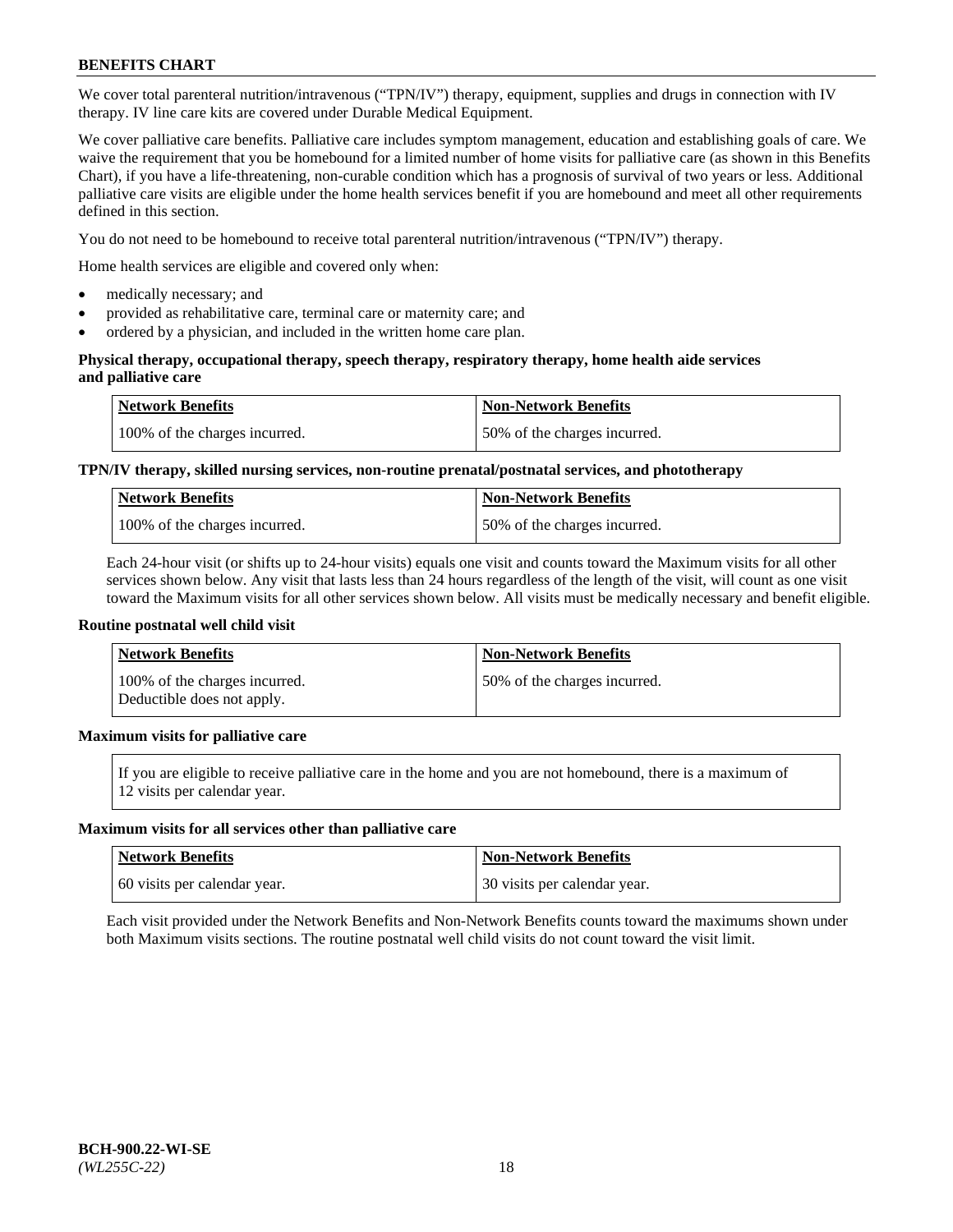## **Limitations:**

- Home health services are not provided as a substitute for a primary caregiver in the home or as relief (respite) for a primary caregiver in the home. We will not reimburse family members or residents in your home for the above services.
- A service shall not be considered a skilled nursing service merely because it is performed by, or under the direct supervision of, a licensed nurse. Where a service (such as tracheotomy suctioning or ventilator monitoring) or like services, can be safely and effectively performed by a non-medical person (or self-administered), without the direct supervision of a licensed nurse, the service shall not be regarded as a skilled nursing service, whether or not a skilled nurse actually provides the service. The unavailability of a competent person to provide a non-skilled service shall not make it a skilled service when a skilled nurse provides it. Only the skilled nursing component of so-called "blended" services (i.e. services which include skilled and non-skilled components) are covered under this Benefits Chart.

## **Not Covered:**

- Financial or legal counseling services.
- Housekeeping or meal services in your home.
- Private duty nursing services.
- Services provided by a family member or enrollee, or a resident in the enrollee's home.
- Vocational rehabilitation and recreational or educational therapy. Recreation therapy is therapy provided solely for the purpose of recreation, including, but not limited to: (a) requests for physical therapy or occupational therapy to improve athletic ability, and (b) braces or guards to prevent sports injuries.
- See "Services Not Covered" in the Certificate.

# **HOME HOSPICE SERVICES**

## **Applicable Definitions:**

**Part-time.** This is up to two hours of service per day, more than two hours is considered continuous care.

**Continuous Care.** This is from two to twelve hours of service per day provided by a registered nurse, licensed practical nurse, or home health aide, during a period of crisis in order to maintain a terminally ill patient at home.

**Appropriate Facility.** This is a nursing home, hospice residence, or other inpatient facility.

**Custodial Care Related to Hospice Services.** This means providing assistance in the activities of daily living and the care needed by a terminally ill patient which can be provided by primary caregiver (i.e., family member or friend) who is responsible for the patient's home care.

## **Covered Services:**

**Home hospice program.** We cover the services described below if you are terminally ill and accepted as a home hospice program participant. You must meet the eligibility requirements of the program, and elect to receive services through the home hospice program. The services will be provided in your home, with inpatient care available when medically necessary as described below. If you elect to receive hospice services, you do so in lieu of curative treatment for your terminal illness for the period you are enrolled in the home hospice program.

**Eligibility:** In order to be eligible to be enrolled in the home hospice program, you must: (1) be a terminally ill patient (prognosis of six months or less); (2) have chosen a palliative treatment focus (i.e., emphasizing comfort and supportive services rather than treatment attempting to cure the disease or condition); and (3) continue to meet the terminally ill prognosis as reviewed by our medical director or his or her designee over the course of care. You may withdraw from the home hospice program at any time.

**Eligible services:** Hospice services include the following services provided in accordance with an approved hospice treatment plan.

- Home health services:
	- o Part-time care provided in your home by an interdisciplinary hospice team (which may include a physician, nurse, social worker, and spiritual counselor) and medically necessary home health services are covered.
	- o One or more periods of continuous care in your home or in a setting which provides day care for pain or symptom management, when medically necessary, will be covered.
- Inpatient services: We cover medically necessary inpatient services.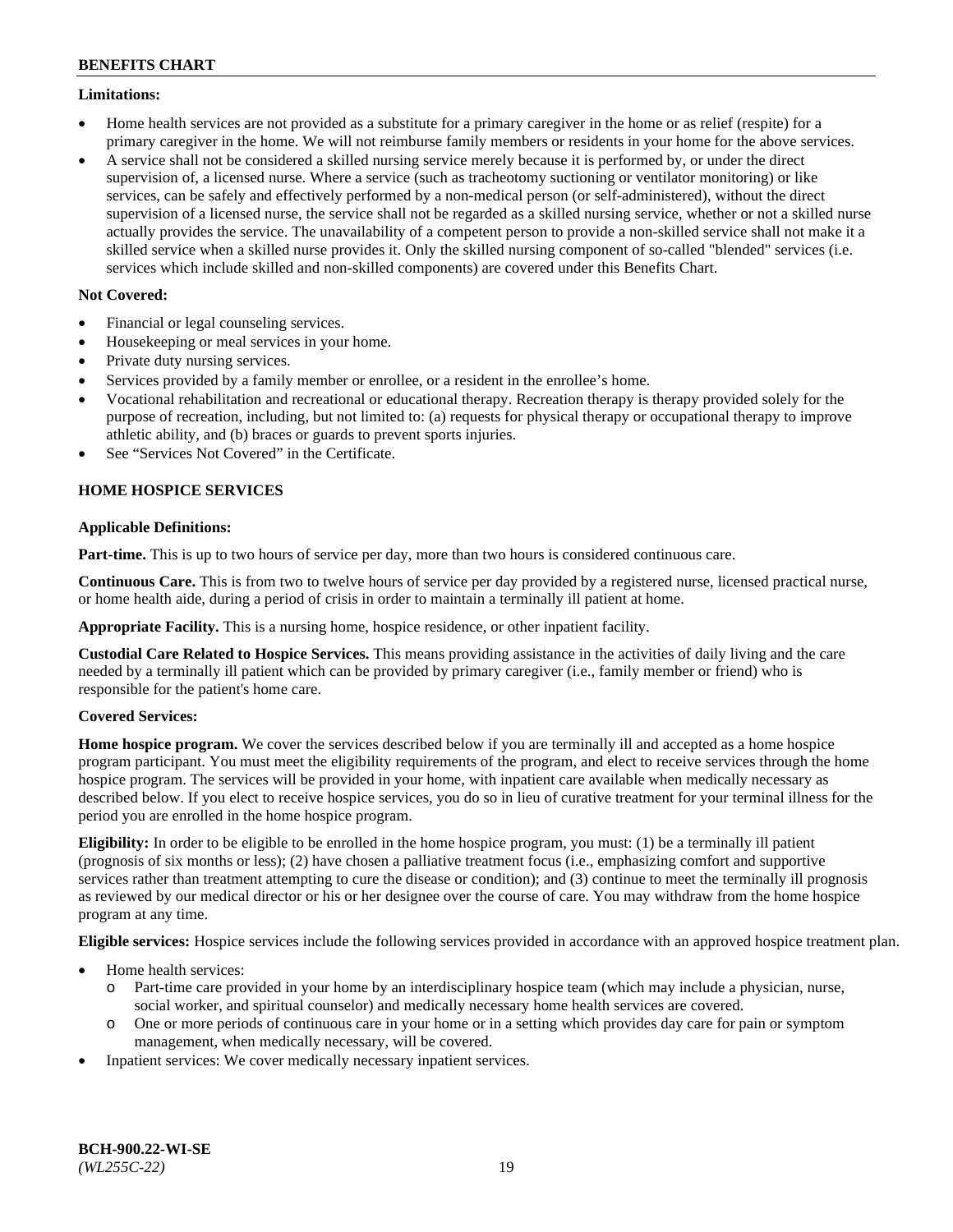- Other services:
	- Respite care is covered for care in your home or in an appropriate facility, to give your primary caregivers (i.e., family members or friends) rest and/or relief when necessary in order to maintain a terminally ill patient at home.
	- o Medically necessary medications for pain and symptom management.
	- o Semi-electric hospital beds and other durable medical equipment are covered.
	- Emergency and non-emergency care is covered.

| Network Benefits              | <b>Non-Network Benefits</b>  |
|-------------------------------|------------------------------|
| 100% of the charges incurred. | 50% of the charges incurred. |

Respite care is limited to 5 days per episode, and respite care and continuous care combined are limited to 30 days.

# **Not Covered:**

- Financial or legal counseling services.
- Housekeeping or meal services in your home.
- Custodial or maintenance care related to hospice services, whether provided in the home or in a nursing home.
- Any service not specifically described as covered services under this home hospice services benefits.
- Any services provided by members of your family or residents in your home.
- See "Services Not Covered" in the Certificate.

## **HOSPITAL AND SKILLED NURSING FACILITY SERVICES**

### **Covered Services:**

We cover services as described below.

# **Medical or surgical hospital services**

**Inpatient hospital services:** We cover the following medical or surgical services, for the treatment of acute illness or injury, which require the level of care only provided in an acute care facility. These services must be authorized by a physician.

Inpatient hospital services include: room and board; the use of operating or maternity delivery rooms; intensive care facilities; newborn nursery facilities; general nursing care, anesthesia, laboratory and diagnostic imaging services, radiation therapy, physical therapy, prescription drugs or other medications administered during treatment, blood and blood products (unless replaced), and blood derivatives, and other diagnostic or treatment related hospital services; physician and other professional medical and surgical services provided while in the hospital, including gender confirmation surgery that meets medical coverage criteria.

We cover, following a vaginal delivery, a minimum of 48 hours of inpatient care for the mother and newborn child. We cover, following a caesarean section delivery, a minimum of 96 hours of inpatient care for the mother and newborn child.

Group health plans and health insurance issuers generally may not, under Federal law, restrict benefits for any hospital length of stay in connection with childbirth for the mother of newborn child to less than 48 hours following a vaginal delivery, or less than 96 hours following a caesarean section. However, Federal law generally does not prohibit the mother's or newborn's attending provider, after consulting with the mother, from discharging the mother or her newborn earlier than 48 hours (or 96 hours as applicable). In any case plans and issuers may not, under Federal law, require that a provider obtain authorization from the plan or the insurance issuer for prescribing a length of stay not in excess of 48 hours (or 96 hours).

| Network Benefits              | Non-Network Benefits          |
|-------------------------------|-------------------------------|
| 100% of the charges incurred. | 150% of the charges incurred. |

Each Insured's admission or confinement, including that of a newborn child, is separate and distinct from the admission or confinement of any other Insured.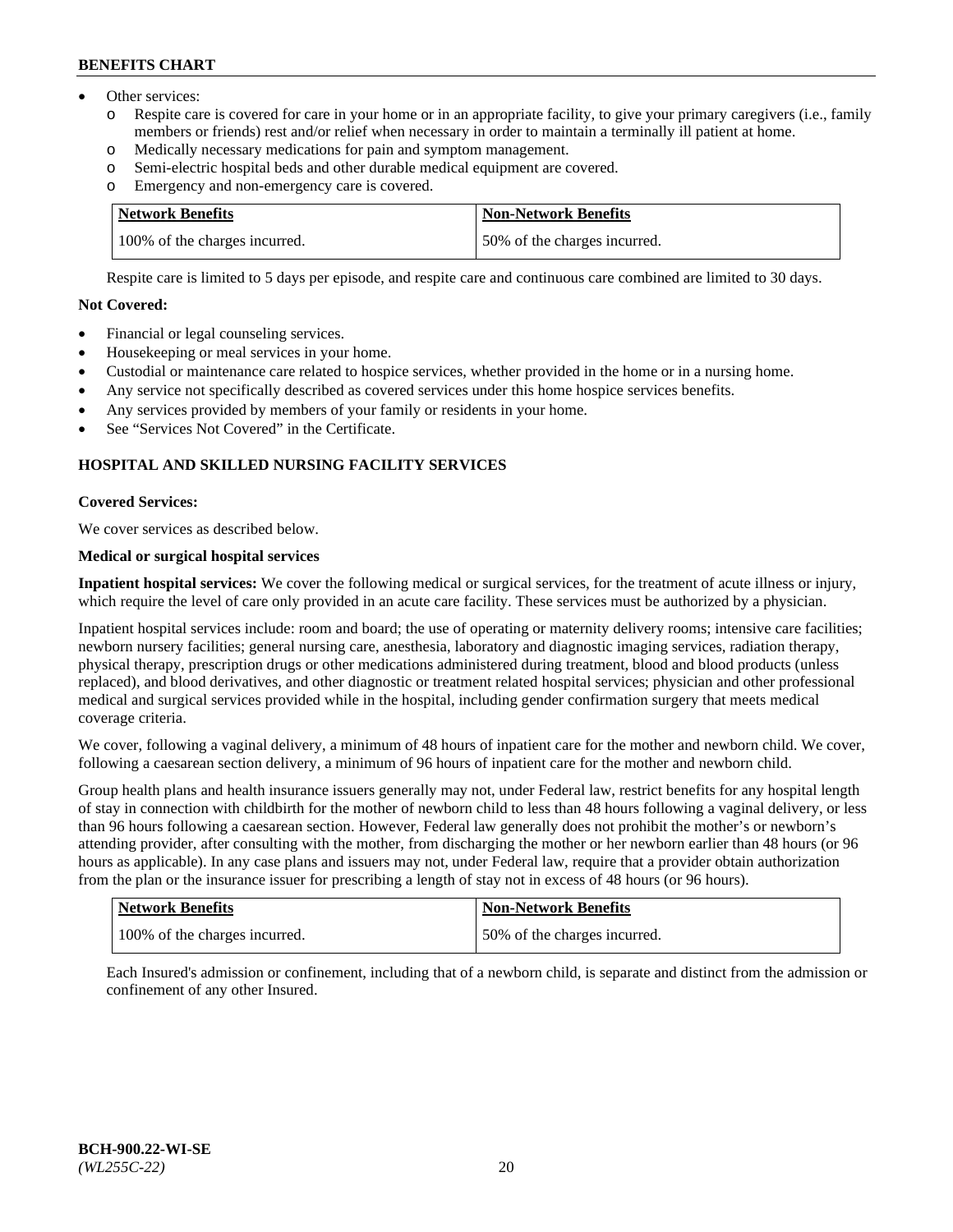**Outpatient hospital, ambulatory care or surgical facility services:** We cover the following medical and surgical services, for diagnosis or treatment of illness or injury on an outpatient basis. These services must be authorized by a physician.

Outpatient services include: use of operating rooms, maternity delivery rooms or other outpatient departments, rooms or facilities; and the following outpatient services: general nursing care, anesthesia, laboratory and diagnostic imaging services, radiation therapy, physical therapy, drugs administered during treatment, blood and blood products (unless replaced), and blood derivatives, and other diagnostic or treatment related outpatient services; physician and other professional medical and surgical services provided while an outpatient, including colonoscopies (starting at age 50, or under age 50 for people at high risk of colorectal cancer), and gender confirmation surgery that meets medical coverage criteria.

For Network Benefits, non-emergent, scheduled outpatient Magnetic Resonance Imaging (MRI) and Computed Tomography (CT) must be provided at a designated facility. Your physician or facility will obtain or verify prior authorization for these services, as needed.

To see the benefit level for diagnostic imaging services, laboratory services and physical therapy, see benefits under Diagnostic Imaging Services, Laboratory Services and Physical Therapy in this Benefits Chart.

| <b>Network Benefits</b>       | <b>Non-Network Benefits</b>  |
|-------------------------------|------------------------------|
| 100% of the charges incurred. | 50% of the charges incurred. |

### **Skilled nursing facility care:**

We cover room and board, daily skilled nursing and related ancillary services for post-acute treatment and rehabilitative care of illness or injury that meets medical coverage criteria. Rehabilitation services are limited to services where significant measurable progress is expected to occur within a reasonable period of time.

| <b>Network Benefits</b>                      | <b>Non-Network Benefits</b>                  |
|----------------------------------------------|----------------------------------------------|
| 100% of the charges incurred.                | 50% of the charges incurred.                 |
| Limited to a 30-day maximum per confinement. | Limited to a 30-day maximum per confinement. |

Each day of services provided under the Network Benefits and Non-Network Benefits, combined, applies toward the maximum shown above.

## **Not Covered:**

- Services for items for personal convenience, such as television rental, are not covered.
- See "Services Not Covered" in the Certificate.

## **INFERTILITY DIAGNOSIS**

### **Covered Services:**

We cover the diagnosis of infertility. These services include diagnostic procedures and tests provided in connection with an infertility evaluation, office visits and consultations to diagnose infertility.

| <b>Network Benefits</b>       | <b>Non-Network Benefits</b>  |
|-------------------------------|------------------------------|
| 100% of the charges incurred. | 50% of the charges incurred. |

Coverage is limited to office visits and consultations to diagnose infertility. Treatment is not covered.

#### **Not Covered:**

- Infertility/fertility treatment, including, but not limited to, office visits, laboratory services, diagnostic imaging services and fertility drugs; reversal of sterilization; and sperm, ova or embryo acquisition, retrieval or storage; however, we cover office visits and consultations to diagnose infertility.
- Services related to the establishment of surrogate pregnancy and fees for a surrogate. However, pregnancy and maternity services are covered for an Insured under this Benefits Chart, including a surrogate pregnancy.
- See "Services Not Covered" in the Certificate.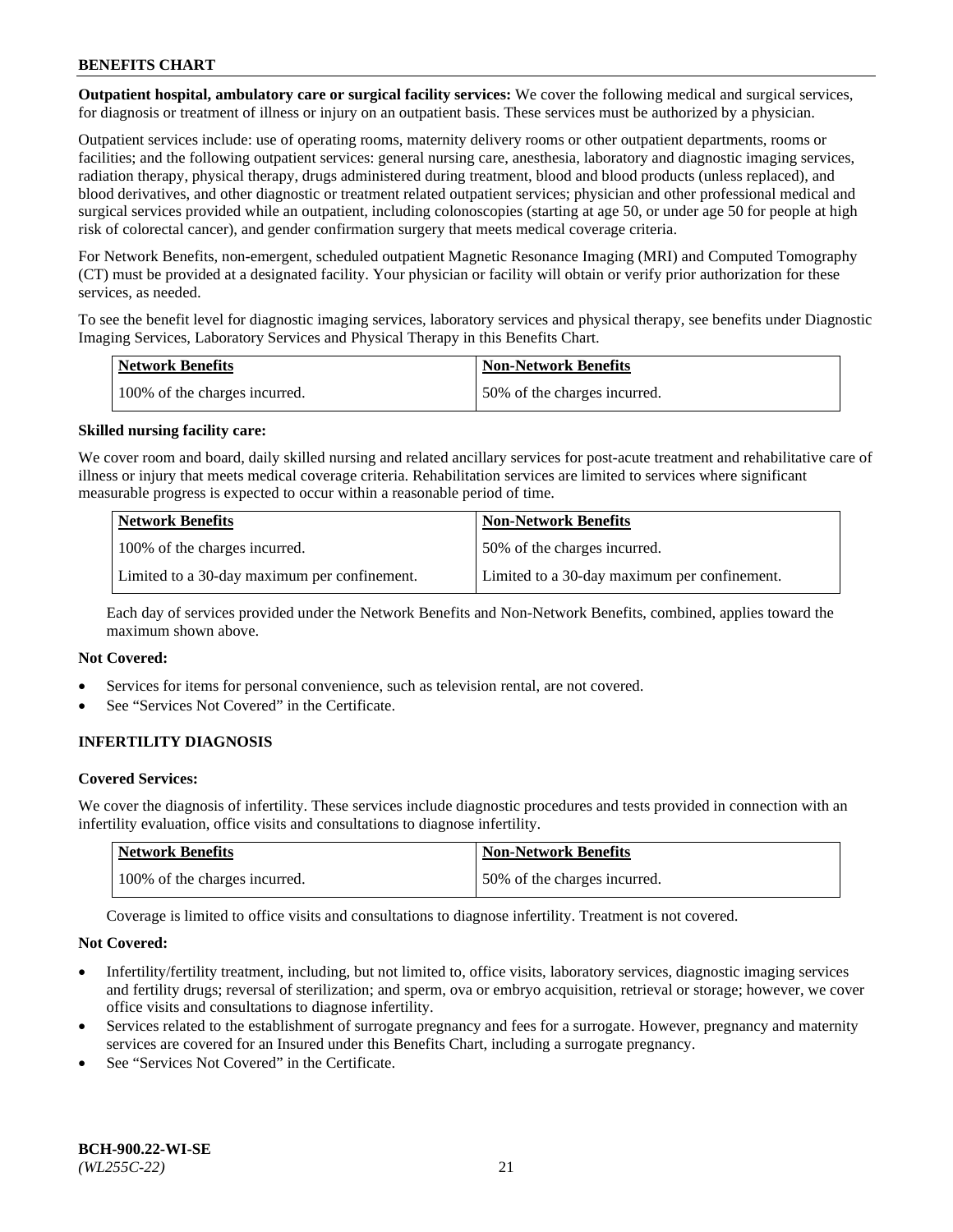# **LABORATORY SERVICES**

## **Covered Services:**

We cover laboratory tests when ordered by a provider and provided in a clinic or outpatient hospital facility. This includes blood tests to detect lead exposure in children between the ages of 6 months and 72 months.

To see the benefit level for inpatient hospital or skilled nursing facility services, see benefits under "Inpatient Hospital and Skilled Nursing Facility Services" in this Benefits Chart.

## **Prostate-specific antigen (PSA) testing**

| <b>Network Benefits</b>       | <b>Non-Network Benefits</b>  |
|-------------------------------|------------------------------|
| 100% of the charges incurred. | 50% of the charges incurred. |

## **All other laboratory services**

## **Services for illness or injury**

| Network Benefits              | <b>Non-Network Benefits</b>  |
|-------------------------------|------------------------------|
| 100% of the charges incurred. | 50% of the charges incurred. |

# **Preventive services**

Laboratory services associated with preventive services are covered at the benefit level shown in the "Preventive Services" section of this Benefits Chart.

### **Not Covered:**

See "Services Not Covered" in the Certificate.

## **MASTECTOMY RECONSTRUCTION BENEFIT**

## **Covered Services:**

We cover reconstruction of the breast on which the mastectomy has been performed; surgery and reconstruction of the other breast to produce symmetrical appearance, and prostheses and physical complications of all stages of mastectomy, including lymphedemas.

| <b>Network Benefits</b>                               | <b>Non-Network Benefits</b>                           |
|-------------------------------------------------------|-------------------------------------------------------|
| Coverage level is same as corresponding Network       | Coverage level is same as corresponding Non-Network   |
| Benefits, depending on type of service provided, such | Benefits, depending on type of service provided, such |
| as Office Visits for Illness or Injury, Inpatient or  | as Office Visits for Illness or Injury, Inpatient or  |
| <b>Outpatient Hospital Services.</b>                  | <b>Outpatient Hospital Services.</b>                  |

## **Not Covered:**

See "Services Not Covered" in the Certificate.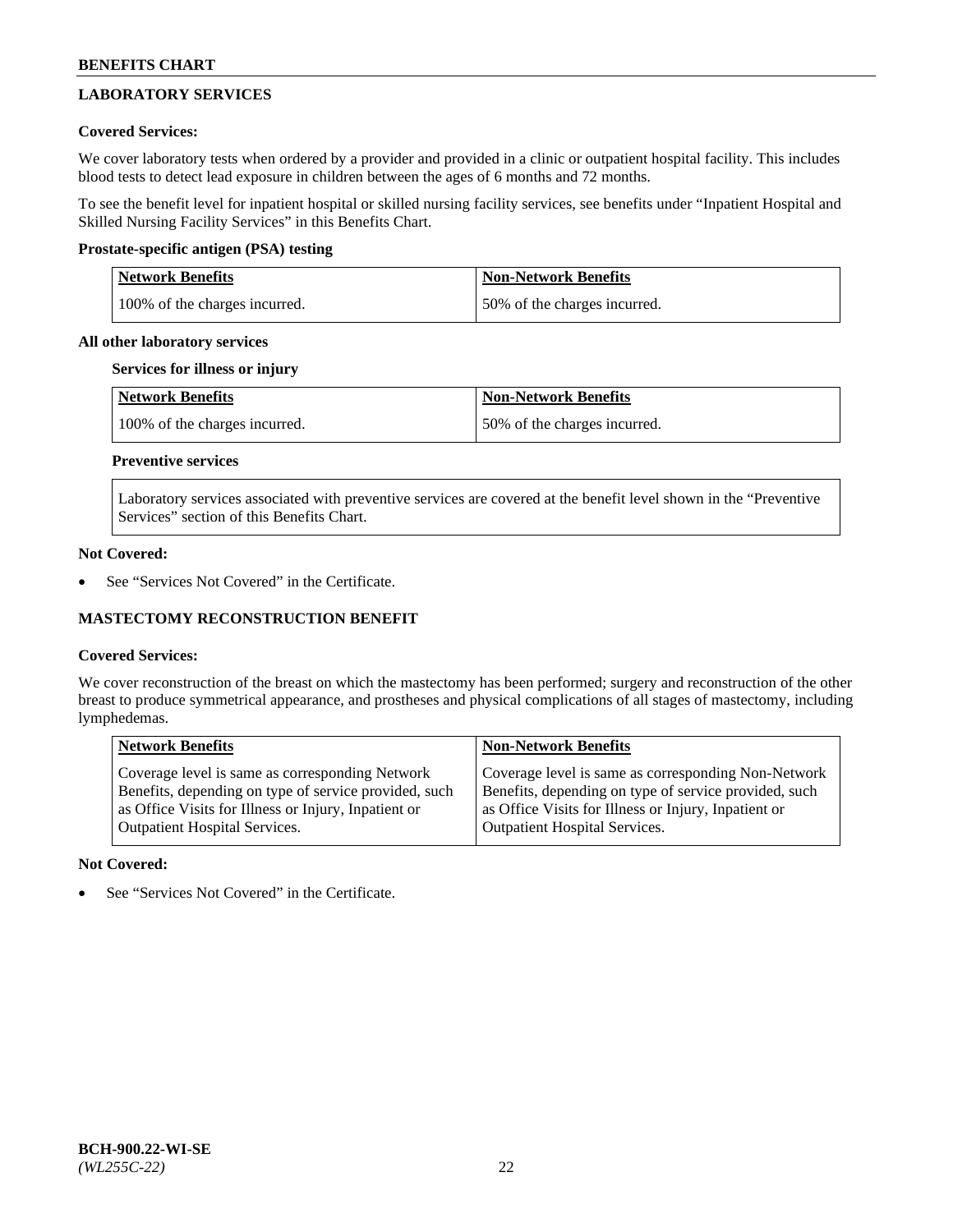# **MEDICATION THERAPY DISEASE MANAGEMENT PROGRAM**

### **Covered Services:**

If you meet our criteria for coverage, you may qualify for our Medication Therapy Disease Management Program.

The program covers consultations with a designated Network pharmacist.

Covered services are based on established medical policies, which are subject to periodic review and modification by the medical directors. These medical policies (medical coverage criteria) are available by calling Member Services, or logging on to your "*my*HealthPartners" account at [healthpartners.com.](http://www.healthpartners.com/)

| Network Benefits                                            | <b>Non-Network Benefits</b> |
|-------------------------------------------------------------|-----------------------------|
| 100% of the charges incurred.<br>Deductible does not apply. | No coverage.                |

### **Not Covered:**

See "Services Not Covered" in the Certificate.

# **OFFICE VISITS FOR ILLNESS OR INJURY**

#### **Covered Services:**

We cover the following when medically necessary: professional medical and surgical services and related supplies, including biofeedback, of physicians and other health care providers; blood and blood products (unless replaced) and blood derivatives.

We cover diagnosis and treatment of illness or injury to the eyes. Where contact or eye glass lenses are prescribed as medically necessary for the post-operative treatment of cataracts or for the treatment of aphakia, acute or chronic corneal pathology, or keratoconus, we cover the initial evaluation, lenses and fitting. Insureds must pay for lens replacement beyond the initial pair.

Services received via video, E-visit or telephone are covered under the "Telehealth/Telemedicine Services" section.

#### **Office visits**

#### **Primary Care Providers**

| <b>Network Benefits</b>                                                    | <b>Non-Network Benefits</b>  |
|----------------------------------------------------------------------------|------------------------------|
| 100% of the charges incurred, subject to a<br>copayment of \$30 per visit. | 50% of the charges incurred. |

## **Specialty Care Providers**

| <b>Network Benefits</b>                                                    | <b>Non-Network Benefits</b>  |
|----------------------------------------------------------------------------|------------------------------|
| 100% of the charges incurred, subject to a<br>copayment of \$60 per visit. | 50% of the charges incurred. |

#### **Convenience clinics**

| <b>Network Benefits</b>                                                    | <b>Non-Network Benefits</b>  |
|----------------------------------------------------------------------------|------------------------------|
| 100% of the charges incurred, subject to a<br>copayment of \$15 per visit. | 50% of the charges incurred. |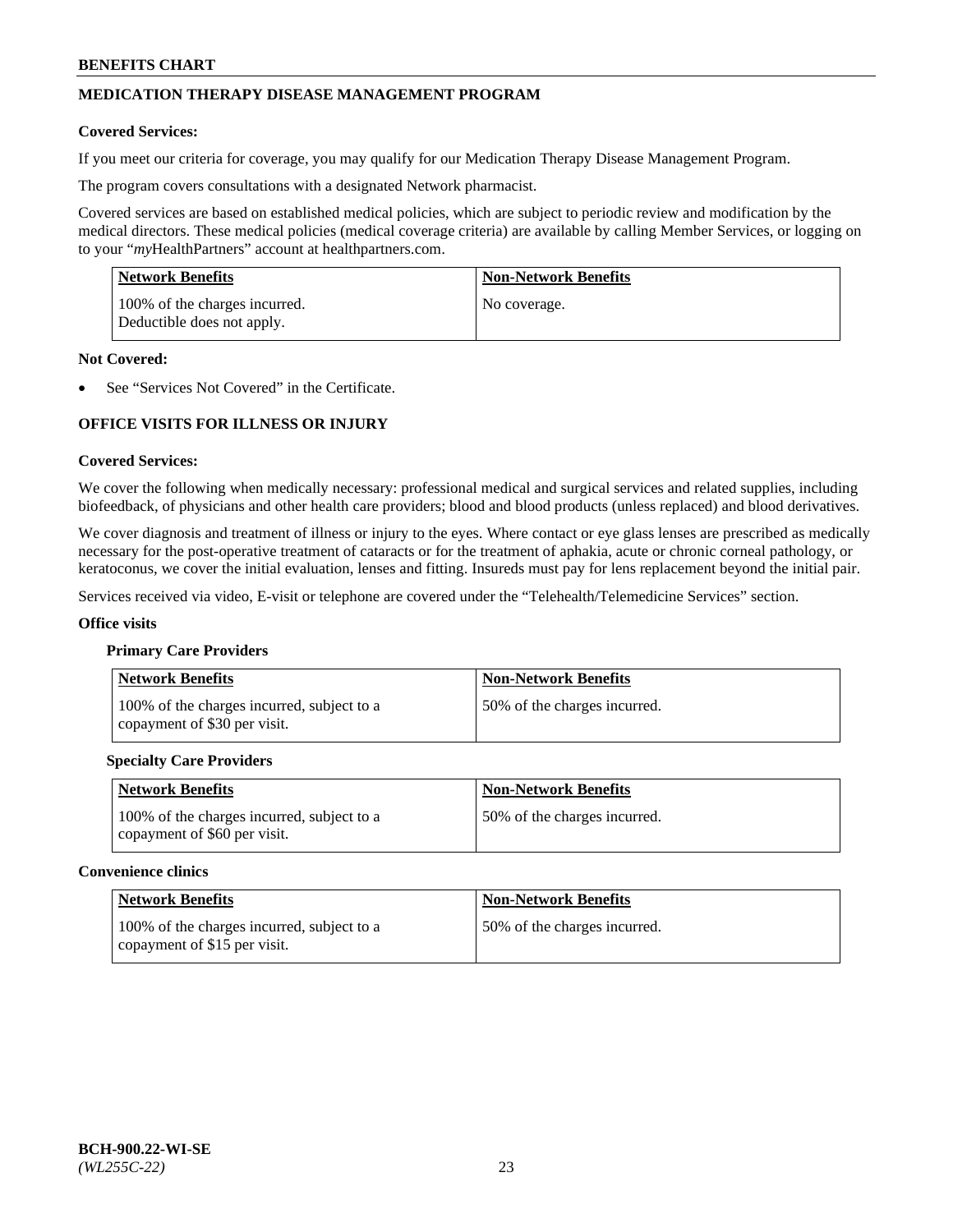## **Injections administered in a physician's office, other than immunizations**

## **Allergy injections**

| <b>Network Benefits</b>                                                             | <b>Non-Network Benefits</b>  |
|-------------------------------------------------------------------------------------|------------------------------|
| 100% of the charges incurred, subject to a<br>copayment of \$2 per date of service. | 50% of the charges incurred. |

#### **All other injections**

| Network Benefits                                                                    | <b>Non-Network Benefits</b>  |
|-------------------------------------------------------------------------------------|------------------------------|
| 100% of the charges incurred, subject to a<br>copayment of \$2 per date of service. | 50% of the charges incurred. |

## **Not Covered:**

- Court ordered treatment, except as described in this Benefits Chart. Any resulting court ordered treatment for mental health services will be subject to the Certificate's requirement for medical necessity.
- See "Services Not Covered" in the Certificate.

# **PEDIATRIC EYEWEAR**

### **Covered Services:**

We cover pediatric eyewear for children.

Routine eye exams are covered under the "Preventive Services" section.

| <b>Network Benefits</b>       | <b>Non-Network Benefits</b> |
|-------------------------------|-----------------------------|
| 100% of the charges incurred. | No coverage.                |

## **Limitations:**

- Coverage under this provision will continue until the end of the month in which the child turns age 19.
- Limited to one of the following per calendar year:
	- o one pair of eyeglasses including one set of prescription lenses, frames from our designated eyewear collection and anti-scratch coating; or
	- o one pair of non-disposable contact lenses; or
	- o a one-year supply of disposable contact lenses.
- Contact lens fittings are limited to two per calendar year.

## **Not Covered:**

- Frames that are not included in our designated eyewear collection. However, one pair of lenses will be covered if an Insured chooses frames outside our designated eyewear collection.
- More than one pair of lenses or frames or non-disposable contacts per calendar year, regardless of the reason. This includes replacement of eyeglasses or contact lenses due to loss, breakage, theft, or change in prescription.
- Safety glasses or goggles for sports or vocational reasons.
- Upgrades including, but not limited to, UV protection and no-line multifocal lenses.
- See "Services Not Covered" in the Certificate.

## **PHYSICAL THERAPY, OCCUPATIONAL THERAPY, SPEECH THERAPY AND OTHER SPECIFIED THERAPIES**

## **Covered Services:**

We cover the following physical therapy, occupational therapy and speech therapy services:

- Medically necessary rehabilitative care to correct the effects of illness or injury.
- Habilitative care rendered for congenital, developmental or medical conditions which have significantly limited the successful initiation of normal speech and normal motor development.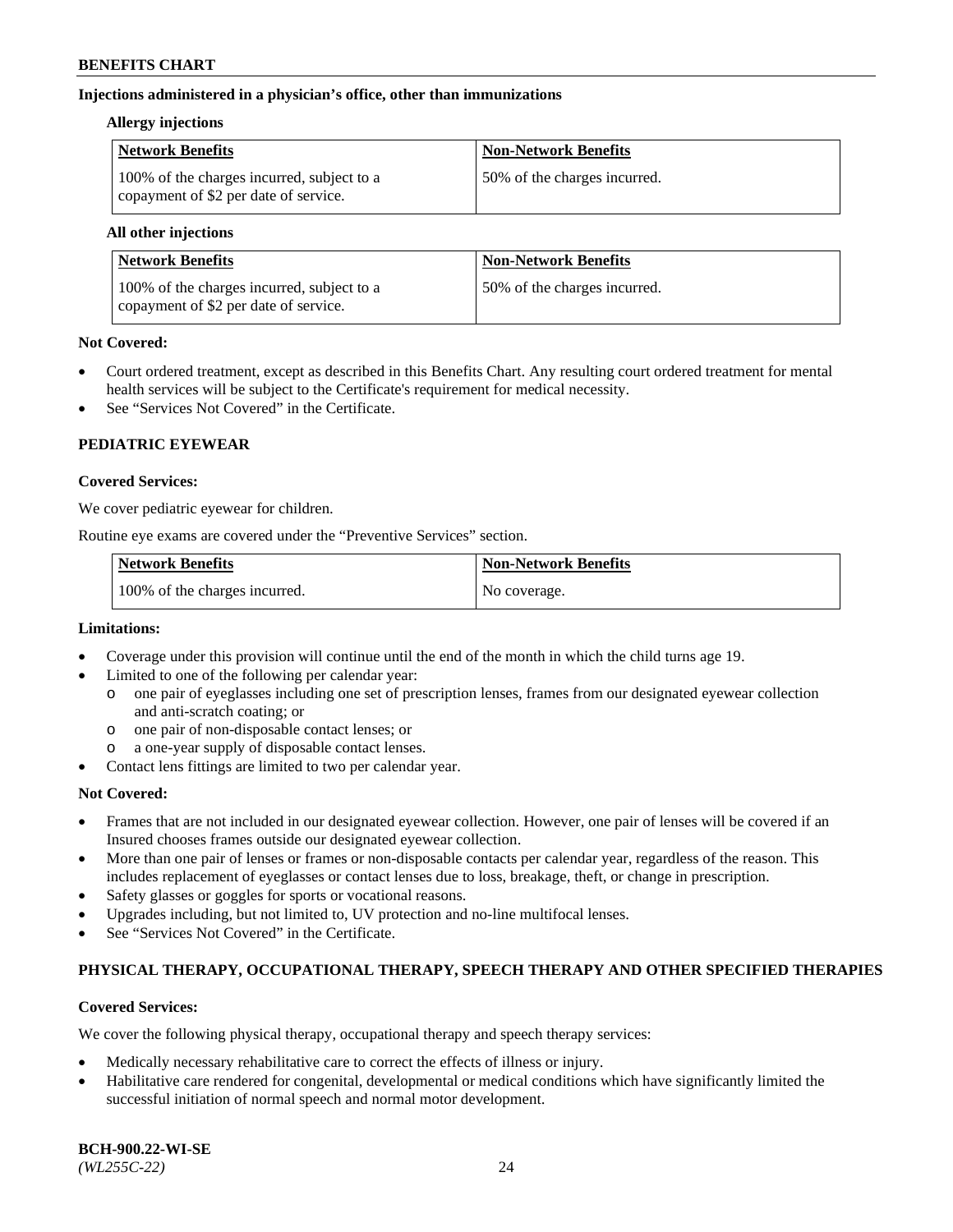Massage therapy which is performed in conjunction with other treatment/modalities by a physical or occupational therapist is part of a prescribed treatment plan and is not billed separately is covered.

We cover services provided in a clinic. To see the benefit level for inpatient hospital or skilled nursing facility services, see benefits under "Inpatient Hospital and Skilled Nursing Facility Services".

### **Rehabilitative care**

#### **Primary Care Providers**

| <b>Network Benefits</b>                                                                                                                                                     | <b>Non-Network Benefits</b>                                                                                                   |
|-----------------------------------------------------------------------------------------------------------------------------------------------------------------------------|-------------------------------------------------------------------------------------------------------------------------------|
| 100% of the charges incurred, subject to a<br>copayment of \$30 per visit.<br>Physical, Occupational and Speech Therapy are<br>limited to 20 visits each per calendar year. | 50% of the charges incurred.<br>Physical, Occupational and Speech Therapy are<br>limited to 20 visits each per calendar year. |

## **Specialty Care Providers**

| <b>Network Benefits</b>                       | <b>Non-Network Benefits</b>                   |
|-----------------------------------------------|-----------------------------------------------|
| 100% of the charges incurred, subject to a    | 50% of the charges incurred.                  |
| copayment of \$60 per visit.                  | Physical, Occupational and Speech Therapy are |
| Physical, Occupational and Speech Therapy are | limited to 20 visits each per calendar year.  |
| limited to 20 visits each per calendar year.  |                                               |

#### **In addition to the services provided above, we cover a minimum of:**

- 20 visits per calendar year for pulmonary rehabilitation.
- 36 visits per calendar year for cardiac rehabilitation.
- 30 visits per calendar year for post-cochlear implant aural therapy.
- 20 visits per calendar year for cognitive rehabilitation.

Visit limits by a Primary Care Provider and/or Specialty Care Provider are combined. The maximum number of visits is combined for Network Benefits and Non-Network Benefits.

#### **Habilitative services**

#### **Primary Care Providers**

| <b>Network Benefits</b>                                                                       | <b>Non-Network Benefits</b>                   |
|-----------------------------------------------------------------------------------------------|-----------------------------------------------|
| 100% of the charges incurred, subject to a                                                    | 50% of the charges incurred.                  |
| copayment of \$30 per visit.                                                                  | Physical, Occupational and Speech Therapy are |
| Physical, Occupational and Speech Therapy are<br>limited to 20 visits each per calendar year. | limited to 20 visits each per calendar year.  |

## **Specialty Care Providers**

| <b>Network Benefits</b>                                                    | <b>Non-Network Benefits</b>                                                                   |
|----------------------------------------------------------------------------|-----------------------------------------------------------------------------------------------|
| 100% of the charges incurred, subject to a<br>copayment of \$60 per visit. | 50% of the charges incurred.                                                                  |
| Physical, Occupational and Speech Therapy are                              | Physical, Occupational and Speech Therapy are<br>limited to 20 visits each per calendar year. |
| limited to 20 visits each per calendar year.                               |                                                                                               |

Visit limits by a Primary Care Provider and/or Specialty Care Provider are combined. The maximum number of visits is combined for Network Benefits and Non-Network Benefits.

# **Not Covered:**

- Massage therapy for the purpose of comfort or convenience of the Insured.
- See "Services Not Covered" in the Certificate.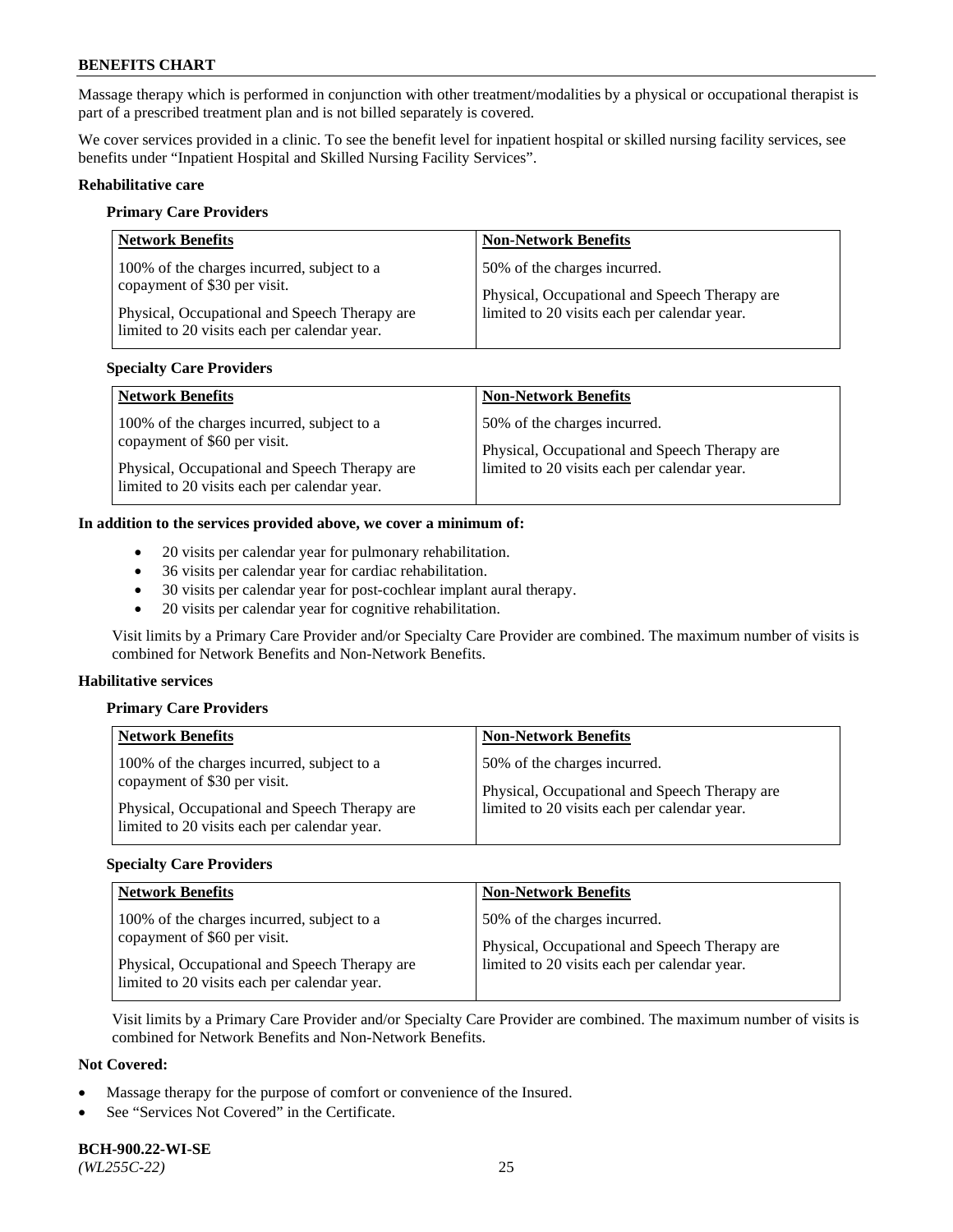# **PRE-DIABETES DISEASE MANAGEMENT PROGRAM**

### **Covered Services:**

If you meet criteria for coverage, you may qualify for the Pre-Diabetes Disease Management Program through Omada Health. The program covers group health coaching which focuses on weight loss, exercise, behavior modification and health education at select locations determined by the plan.

| Network Benefits                                            | <b>Non-Network Benefits</b> |
|-------------------------------------------------------------|-----------------------------|
| 100% of the charges incurred.<br>Deductible does not apply. | Not applicable.             |

## **Not Covered:**

See "Services Not Covered" in the Certificate.

## **PRESCRIPTION DRUG SERVICES**

#### **Covered Services:**

We cover prescription drugs and medications that can be self-administered or are administered in a physician's office.

We will refill a prescription for eye drops covered under this Benefits Chart if the Insured requests a refill and the original prescription specified that additional quantities would be needed, providing the refill request does not exceed the quantities needed, and the following conditions are met:

- If the Insured requests a 30-day refill supply, the request must be made between 22 and 30 days of the later of (a) the original date that the prescription was distributed to the Insured or (b) the date that the most recent refill was distributed to the Insured; or
- If the Insured requests a 90-day refill supply, the request must be made between 67 and 90 days of the later of (a) the original date that the prescription was distributed to the Insured or (b) the date that the most recent refill was distributed to the Insured.

**For Network Benefits, drugs and medications must be obtained at a Network pharmacy.**

**If a copayment is required, you must pay one copayment for each 31-day supply, or portion thereof.**

**Outpatient drugs (except as specified below)**

| <b>Network Benefits</b>                                                                                                                                                                                           | <b>Non-Network Benefits</b>  |
|-------------------------------------------------------------------------------------------------------------------------------------------------------------------------------------------------------------------|------------------------------|
| 100% of the charges incurred, subject to a copayment of<br>\$5 for generic low cost formulary drugs and 100% of<br>the charges incurred, subject to a copayment of \$25 for<br>generic high cost formulary drugs. | 50% of the charges incurred. |
| Brand name formulary drugs are covered at 100% of the<br>charges incurred, subject to a copayment of \$60.                                                                                                        |                              |
| Formulary insulin is considered preventive and is not<br>subject to your deductible. In no event will your cost for<br>a formulary insulin drug exceed \$25.                                                      |                              |
| Non-formulary drugs are covered at 100% of the<br>charges incurred, subject to a copayment of \$150.                                                                                                              |                              |
| Deductible applies.                                                                                                                                                                                               |                              |

**Oral chemotherapy drugs** are included on the specialty drug list. However, you pay the applicable outpatient drug copayment. As required by Wisconsin law, your maximum copayment will not be more than \$100 per prescription for a 31-day supply.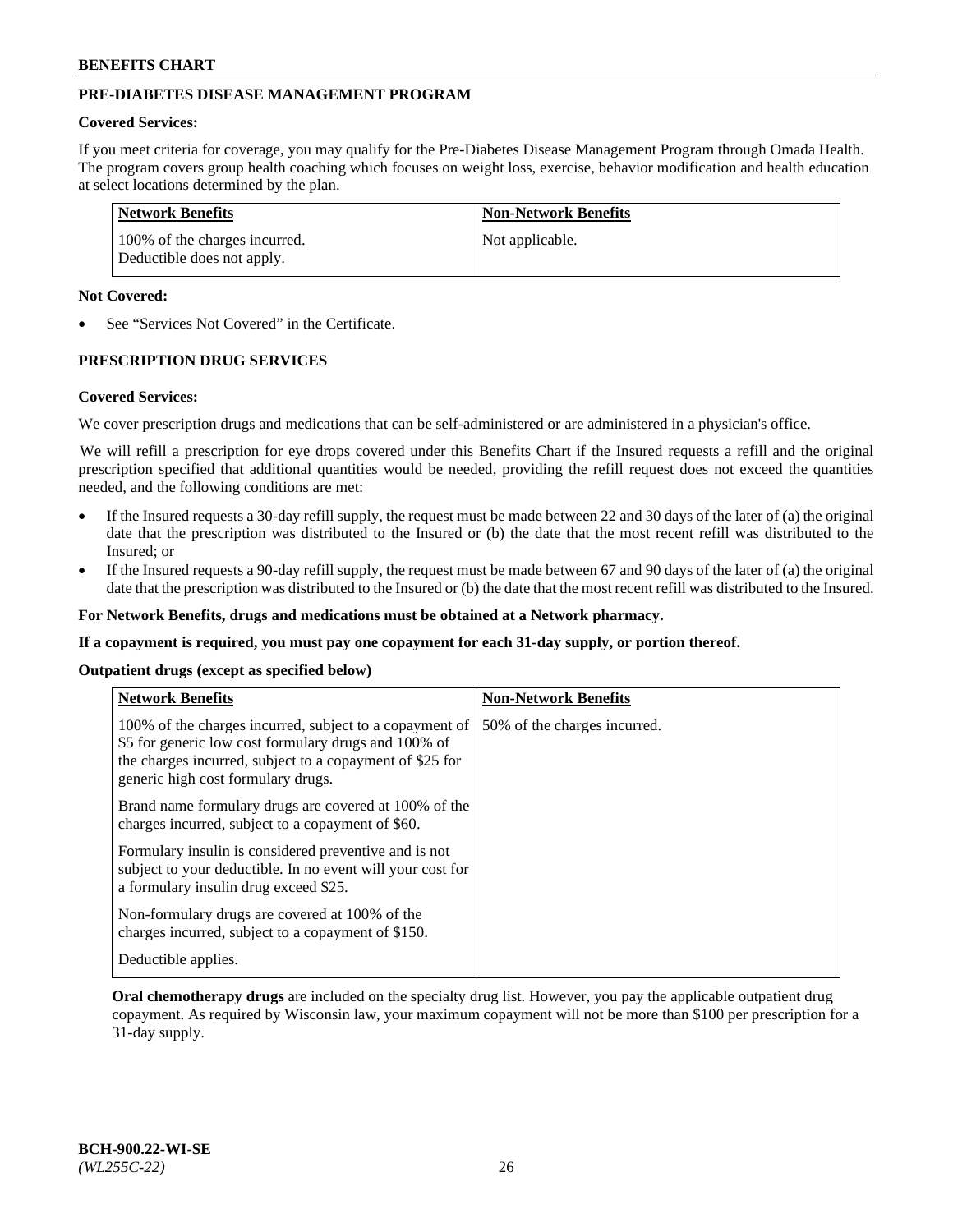# **Mail order drugs**

| <b>Network Benefits</b>                                                                                                                                                         | <b>Non-Network Benefits</b>                                                                                                |
|---------------------------------------------------------------------------------------------------------------------------------------------------------------------------------|----------------------------------------------------------------------------------------------------------------------------|
| For your convenience, you may also get up to a<br>93-day supply of outpatient prescription drugs that<br>can be self-administered through the designated mail<br>order service. | Mail order drugs are only available through the<br>designated mail order service.<br>See Network Mail Order Drugs Benefit. |
| Specialty drugs are not available through the mail<br>order service.                                                                                                            |                                                                                                                            |

# **Specialty drugs which are self-administered**

| <b>Network Benefits</b>                                                                                              | <b>Non-Network Benefits</b> |
|----------------------------------------------------------------------------------------------------------------------|-----------------------------|
| 80% of the charges incurred.                                                                                         | No coverage.                |
| Specialty drugs are limited to drugs on the<br>specialty drug list and must be obtained from a<br>designated vendor. |                             |

**Oral chemotherapy drugs** are included on the specialty drug list. However, you pay the applicable outpatient drug copayment. As required by Wisconsin law, your maximum copayment will not be more than \$100 per prescription for a 31-day supply.

# **Tobacco cessation drugs. All FDA approved tobacco cessation drugs are covered.**

| <b>Network Benefits</b>                                     | <b>Non-Network Benefits</b>  |
|-------------------------------------------------------------|------------------------------|
| 100% of the charges incurred.<br>Deductible does not apply. | 50% of the charges incurred. |

## **Contraceptive drugs**

| <b>Network Benefits</b>                                                                                                                                         | <b>Non-Network Benefits</b>  |
|-----------------------------------------------------------------------------------------------------------------------------------------------------------------|------------------------------|
| 100% of the charges incurred for formulary drugs.<br>Deductible does not apply.                                                                                 | 50% of the charges incurred. |
| If a physician requests that a non-formulary<br>contraceptive drug be dispensed as written, the drug<br>will be covered at 100%, not subject to the deductible. |                              |

**ACA preventive medications.** We cover preventive medications currently recommended by USPSTF with an A or B rating if they are prescribed by your medical provider and they are listed on our Commercial ACA Preventive Drug List. Preventive medications are subject to periodic review and modification. Changes would be effective in accordance with the federal rules and reflected in our current medical coverage criteria for preventive care services.

| <b>Network Benefits</b>                                     | <b>Non-Network Benefits</b>  |
|-------------------------------------------------------------|------------------------------|
| 100% of the charges incurred.<br>Deductible does not apply. | 50% of the charges incurred. |

## **Limitations:**

- Certain drugs may require prior authorization as indicated on the formulary. HealthPartners may require prior authorization for the drug and also the site where the drug will be provided. Certain drugs are subject to our utilization review process and quantity limits.
- Certain non-formulary drugs require prior authorization. In addition, certain drugs may be subject to any quantity limits applied as part of our trial program. The trial drug program applies to new prescriptions for certain drugs which have high toxicity, low tolerance, high costs and/or high potential for waste. Trial drugs are indicated on the formulary and/or the specialty drug list. Your first fill of a trial drug may be limited to less than a month supply. If the drug is well tolerated and effective, you will receive the remainder of your first month supply.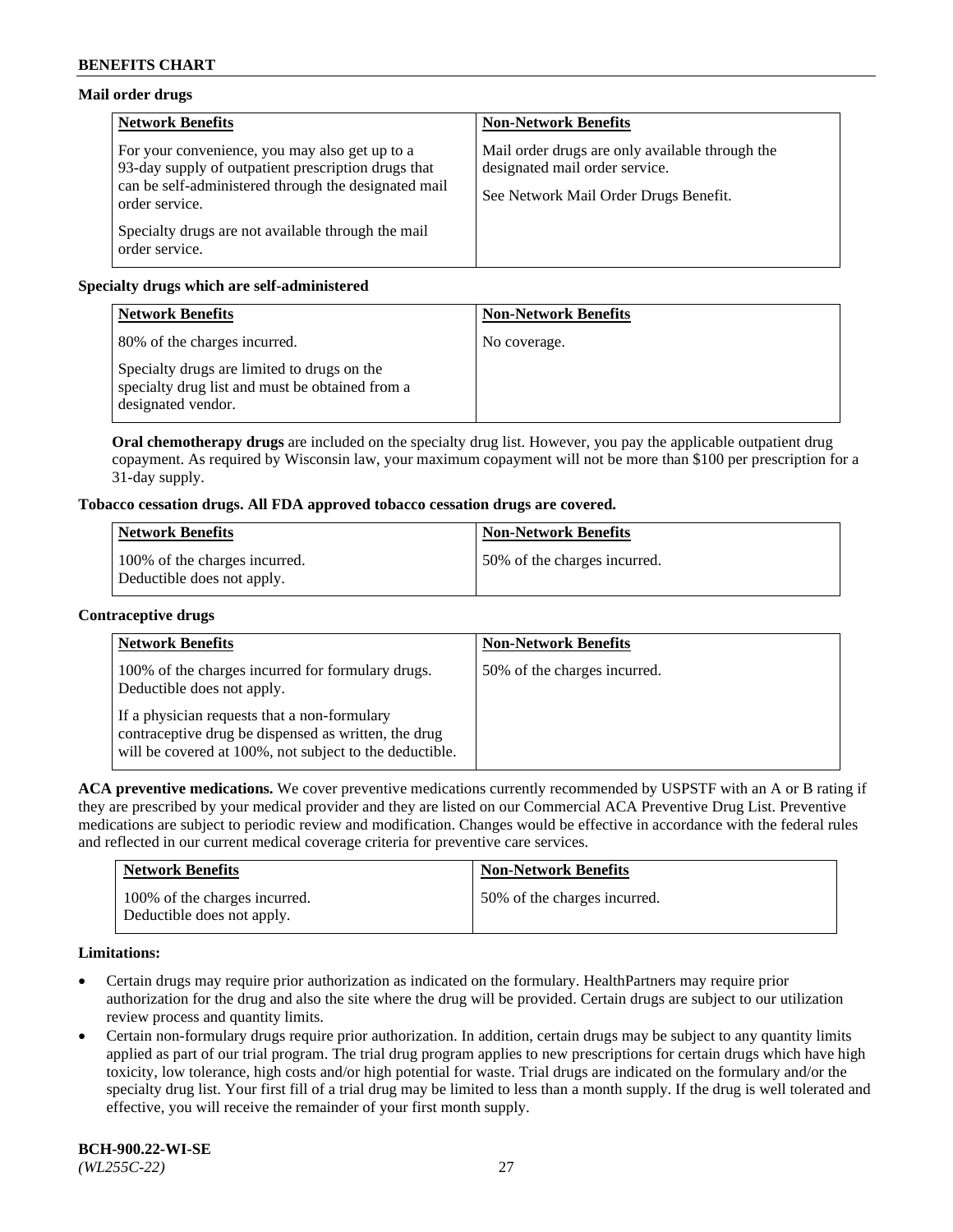- If an Insured requests a brand name drug when there is a generic equivalent, the brand name drug will be covered up to the charge that would apply to the generic drug, minus any required copayment. If a physician requests that a brand name drug be dispensed as written, the drug will be paid at the non-formulary benefit.
- We may require insureds to try over-the-counter (OTC) drug alternatives before approving more costly formulary prescription drugs.
- Unless otherwise specified in the "Prescription Drug Services" section, you may receive up to a 31-day supply per prescription.
- A 93-day supply will be covered and dispensed only at pharmacies that participate in our extended day supply program.
- New prescriptions to treat certain chronic conditions are limited to a 31-day supply.
- No more than a 31-day supply of specialty drugs will be covered and dispensed at a time, unless it is a manufacturer supplied drug that cannot be split that supplies the insured with more than a 31-day supply.

**Not Covered:**Replacement of prescription drugs, medications, equipment and supplies due to loss, damage or theft.

- Nonprescription (over-the-counter) drugs or medications, including, but not limited to, vitamins, supplements, homeopathic remedies, and non-FDA approved drugs, unless listed on the formulary and prescribed by a physician or legally authorized health care provider under applicable state and federal law. This exclusion does not include over-thecounter contraceptives for women as allowed under the Affordable Care Act when the Insured obtains a prescription for the item. In addition, if the Insured obtains a prescription, this exclusion does not include aspirin to prevent cardiovascular disease for men and women of certain ages; folic acid supplements for women who may become pregnant; fluoride chemoprevention supplements for children without fluoride in their water source; and iron supplements for children ages 6-12 months who are at risk for anemia.
- All drugs for the treatment of sexual dysfunction.
- All drugs for the treatment of growth deficiency.
- Fertility drugs.
- Medical cannabis.
- Drugs on the Excluded Drug List. The Excluded Drug List includes select drugs within a therapy class that are not eligible for coverage. This includes drugs that may be excluded for certain indications. The Excluded Drug List is available at [healthpartners.com.](http://www.healthpartners.com/)
- Drugs that are newly approved by the FDA until they are reviewed and approved by HealthPartners Pharmacy and Therapeutics Committee.
- Medical devices approved by the FDA will not be covered under the "Prescription Drug Services" section unless they are on our formulary. Covered medical devices are generally submitted and reimbursed under your medical benefits.
- See "Services Not Covered" in the Certificate.

## **PREVENTIVE SERVICES**

## **Applicable Definitions:**

**Routine Preventive Services** are routine health care services that include screenings, check-ups and counseling to prevent illness, disease or other health problems before symptoms occur.

**Diagnostic Services** are services to help a provider understand your symptoms, diagnose illness and decide what treatment may be needed. They may be the same services that are listed as preventive services, but they are being used as diagnostic services. Your provider will determine if these services are preventive or diagnostic. These services are not preventive if received as part of a visit to diagnose, manage or maintain an acute or chronic medical condition, illness or injury. When that occurs, unless otherwise indicated below, standard deductibles, copayments or coinsurance apply.

#### **Covered Services:**

We cover preventive services that meet any of the requirements under the Affordable Care Act (ACA) shown in the bulleted items below. These preventive services are covered at 100% under the Network Benefits with no deductible, copayments or coinsurance. (If a preventive service is not required by the ACA and it is covered at a lower benefit level, it will be specified below.) Preventive benefits mandated under the ACA are subject to periodic review and modification. Changes would be effective in accordance with the federal rules. Preventive services mandated by the ACA include:

- Evidence-based items or services that have in effect a rating of A or B in the current recommendations of the United States Preventive Services Task Force with respect to the individual;
- Immunizations for routine use in children, adolescents, and adults that have in effect a recommendation from the Advisory Committee on Immunization Practices of the Centers for Disease Control and Prevention with respect to the individual;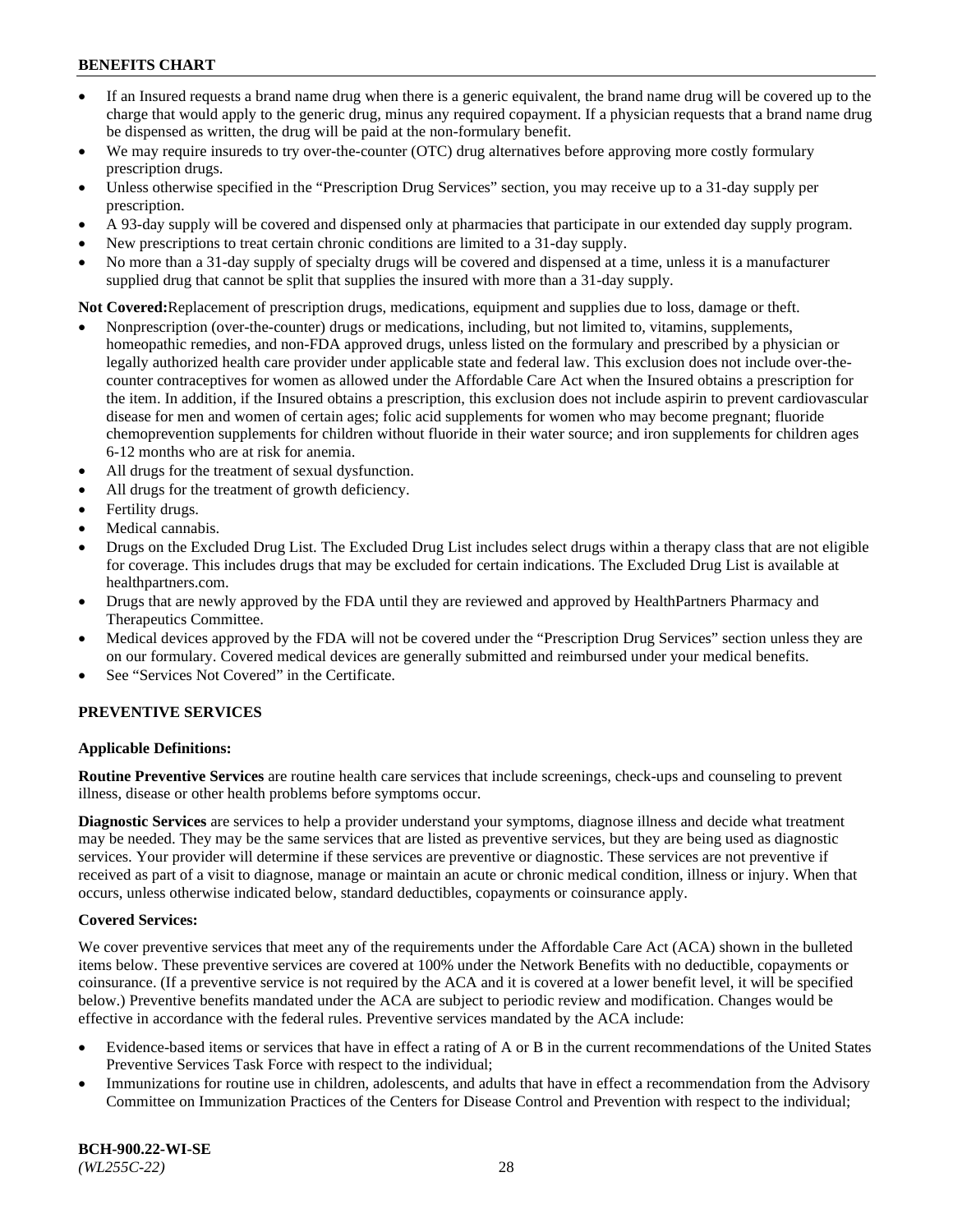- With respect to infants, children, and adolescents, evidence-informed preventive care and screenings provided for in comprehensive guidelines supported by the Health Resources and Services Administration; and
- With respect to women, preventive care and screenings provided for in comprehensive guidelines supported by the Health Resources and Services Administration.

Covered services are based on established medical policies, which are subject to periodic review and modification by the medical or dental directors. These medical policies (medical coverage criteria) are available by calling Member Services, or logging on to your "*my*HealthPartners" account at [healthpartners.com.](https://www.healthpartners.com/hp/index.html)

## **ACA and state mandated preventive services are covered as follows:**

**Routine health exams and periodic health assessments.** A physician or health care provider will counsel you as to how often health assessments are needed based on age, sex and health status. This includes screening and counseling for tobacco cessation and all FDA approved tobacco cessation medications including over-the-counter drugs (as shown in the Prescription Drug Services section).

| <b>Network Benefits</b>                                     | <b>Non-Network Benefits</b>  |
|-------------------------------------------------------------|------------------------------|
| 100% of the charges incurred.<br>Deductible does not apply. | 50% of the charges incurred. |

**Child health supervision services.** This includes pediatric preventive services such as newborn screenings, appropriate immunizations, developmental assessments and laboratory services appropriate to the age of the child from birth to 72 months and appropriate immunizations to age 18.

| <b>Network Benefits</b>                                     | <b>Non-Network Benefits</b>  |
|-------------------------------------------------------------|------------------------------|
| 100% of the charges incurred.<br>Deductible does not apply. | 50% of the charges incurred. |

#### **Routine prenatal care and exams**

| Network Benefits                                            | Non-Network Benefits         |
|-------------------------------------------------------------|------------------------------|
| 100% of the charges incurred.<br>Deductible does not apply. | 50% of the charges incurred. |

**Routine postnatal care.** This includes health exams, assessments, education and counseling relating to the period immediately after childbirth.

| Network Benefits                                            | <b>Non-Network Benefits</b>  |
|-------------------------------------------------------------|------------------------------|
| 100% of the charges incurred.<br>Deductible does not apply. | 50% of the charges incurred. |

**Routine screening procedures for cancer.** This includes colorectal screening and other cancer screenings recommended by the USPSTF with an A or B rating. Women's preventive health services below describe additional routine screening procedures for cancer.

| <b>Network Benefits</b>                                     | <b>Non-Network Benefits</b>  |
|-------------------------------------------------------------|------------------------------|
| 100% of the charges incurred.<br>Deductible does not apply. | 50% of the charges incurred. |

**Professional voluntary family planning services.** This includes services to prevent or delay a pregnancy, including counseling and education. Services must be provided by a licensed provider.

| <b>Network Benefits</b>                                     | <b>Non-Network Benefits</b>  |
|-------------------------------------------------------------|------------------------------|
| 100% of the charges incurred.<br>Deductible does not apply. | 50% of the charges incurred. |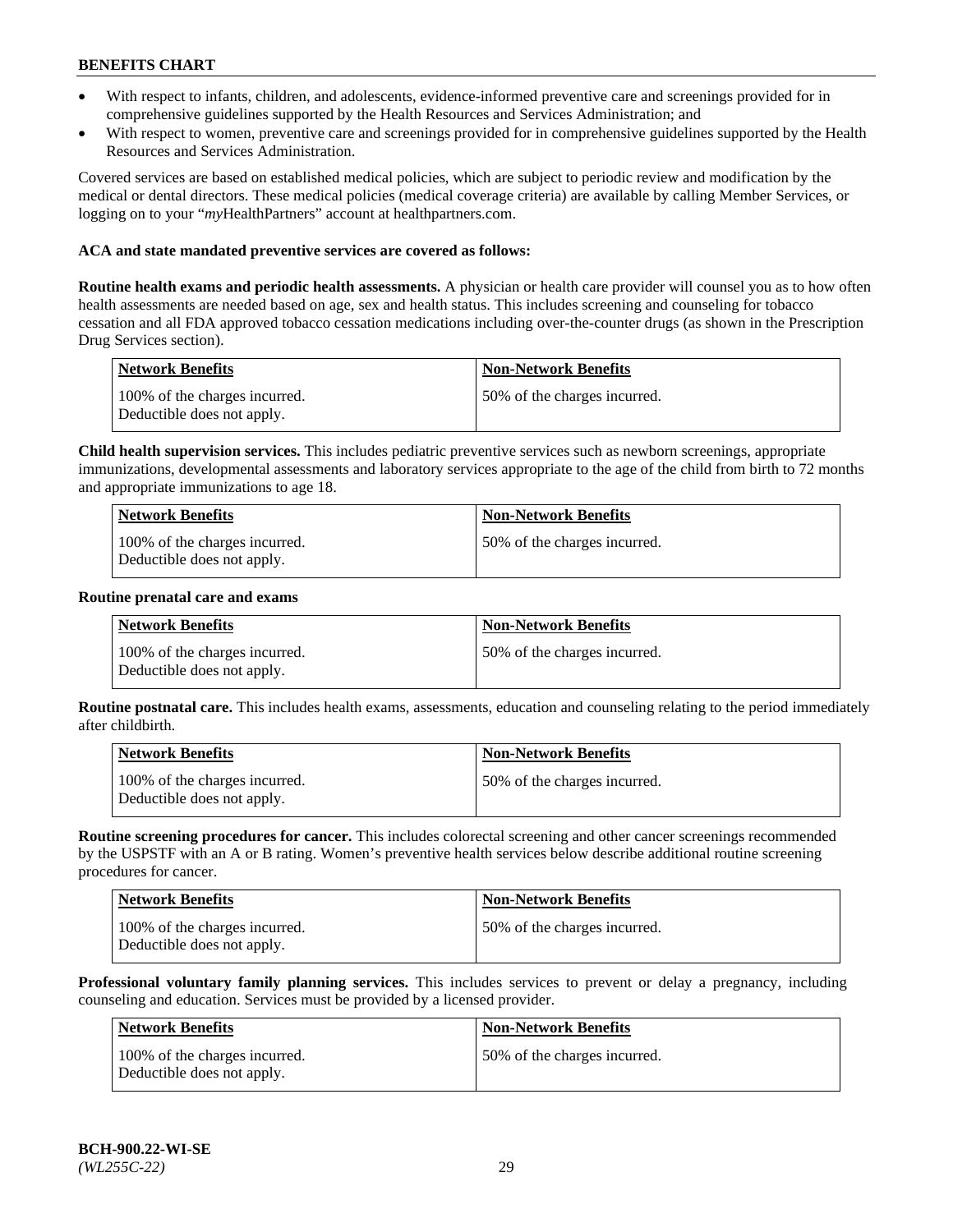### **Adult immunizations**

| <b>Network Benefits</b>                                     | <b>Non-Network Benefits</b>  |
|-------------------------------------------------------------|------------------------------|
| 100% of the charges incurred.<br>Deductible does not apply. | 50% of the charges incurred. |

**Women's preventive health services.** This includes mammograms, screenings for cervical cancer (pap smears), breast pumps, human papillomavirus (HPV) testing, counseling for sexually transmitted infections, counseling and screening for human immunodeficiency virus (HIV), and all FDA approved contraceptive methods as prescribed by a doctor, sterilization procedures, education and counseling (see the Prescription Drug Services section for coverage of oral contraceptive drugs). We also provide genetic screening for BRCA if someone in your family has the gene or you have a diagnosis of cancer.

The U.S. Preventive Services Task Force (USPSTF) recommends screening mammography, with or without clinical breast examination (CBE), every 1-2 years for women aged 40 and older. For women age 50 and older, we cover an annual mammogram.

| <b>Network Benefits</b>                                     | <b>Non-Network Benefits</b>  |
|-------------------------------------------------------------|------------------------------|
| 100% of the charges incurred.<br>Deductible does not apply. | 50% of the charges incurred. |

**Obesity screening and management.** We cover obesity screening and counseling for all ages during a routine preventive care exam. If you are age 18 or older and have a body mass index of 30 or more, we also cover intensive obesity management to help you lose weight. Your primary care doctor can coordinate these services.

| <b>Network Benefits</b>                                     | <b>Non-Network Benefits</b>  |
|-------------------------------------------------------------|------------------------------|
| 100% of the charges incurred.<br>Deductible does not apply. | 50% of the charges incurred. |

**In addition to any ACA or state mandated preventive services referenced above, we cover the following eligible services:**

## **Routine eye and hearing exams**

| <b>Network Benefits</b>                                     | <b>Non-Network Benefits</b>  |
|-------------------------------------------------------------|------------------------------|
| 100% of the charges incurred.<br>Deductible does not apply. | 50% of the charges incurred. |

**Ovarian cancer surveillance test for women who are at risk.** "At risk for ovarian cancer" means (1) having a family history that includes any of the following: one or more first-degree or second-degree relatives with ovarian cancer, clusters of female relatives with breast cancer or nonpolyposis colorectal cancer; or (2) testing positive for BRCA1 or BRCA2 mutations. "Surveillance test for ovarian cancer" means annual screening using CA-125 serum tumor marker testing, transvaginal ultrasound, pelvic examination or other proven ovarian screening tests currently being evaluated by the federal Food and Drug Administration or by the National Cancer Institute.

| <b>Network Benefits</b>                               | <b>Non-Network Benefits</b>                           |
|-------------------------------------------------------|-------------------------------------------------------|
| Coverage level is same as corresponding Network       | Coverage level is same as corresponding Non-Network   |
| Benefits, depending on type of service provided, such | Benefits, depending on type of service provided, such |
| as Diagnostic Imaging Services, Laboratory Services   | as Diagnostic Imaging Services, Laboratory Services   |
| or Office Visits for Illness or Injury, or Preventive | or Office Visits for Illness or Injury, or Preventive |
| Services.                                             | Services.                                             |

**Limitations:**Services are not preventive if received as part of a visit to diagnose, manage or maintain an acute or chronic medical condition, illness or injury. When that occurs, unless otherwise indicated above, standard deductibles, copayments or coinsurance apply.

#### **Not Covered:**

See "Services Not Covered" in the Certificate.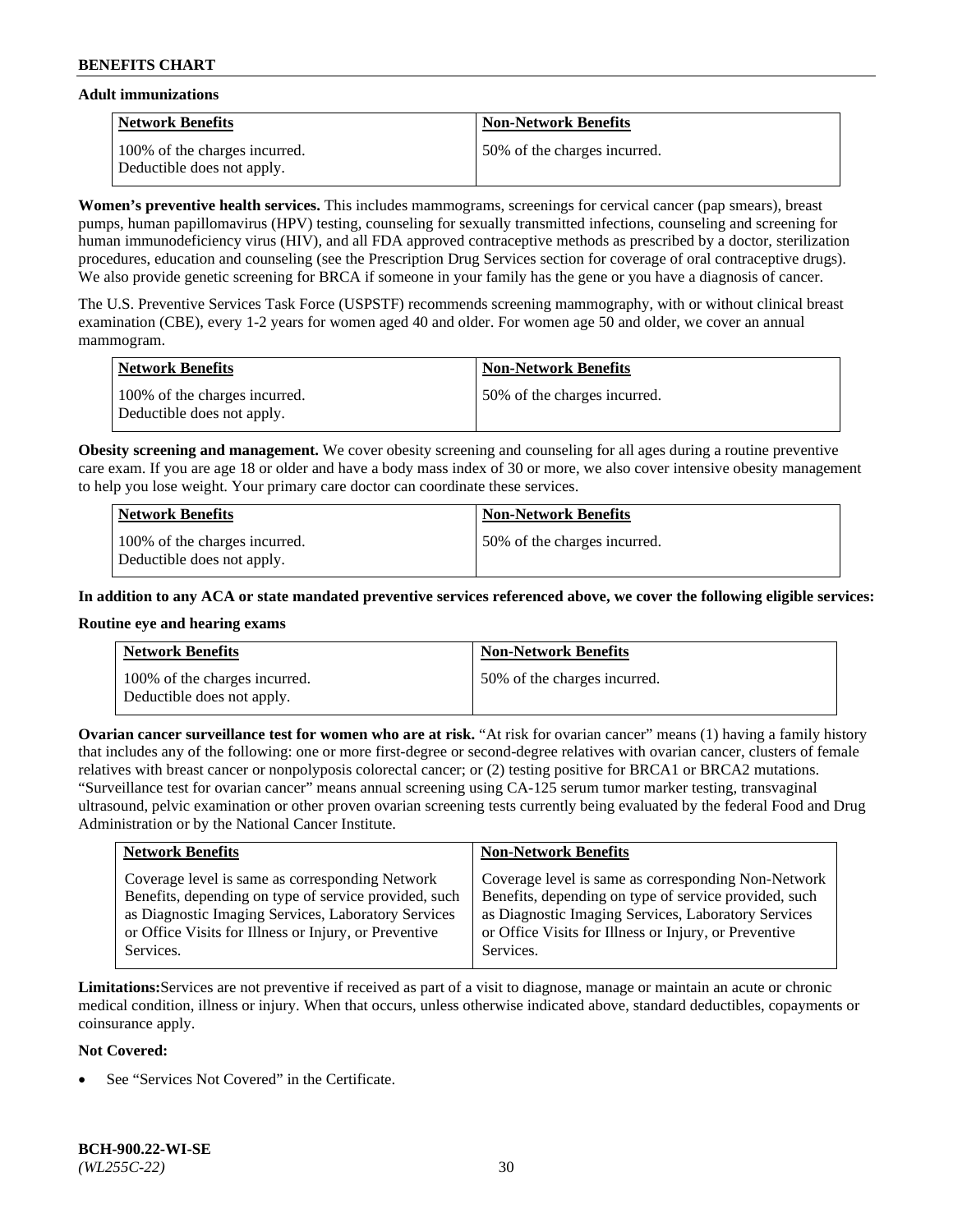# **TELEHEALTH/TELEMEDICINE SERVICES**

### **Definitions:**

**Telehealth, Telemedicine, or Virtual Care.** This is a means of communication between a health care professional and a patient. This includes the use of secure electronic information, imaging, and communication technologies, including:

- interactive audio or audio-video
- interactive audio with store-and-forward technology
- chat-based and email-based systems
- physician-to-physician consultation
- patient education
- data transmission
- data interpretation
- digital diagnostics (algorithm-enabled diagnostic support)
- digital therapeutics (the use of personal health devices and sensors, either alone or in combination with conventional drug therapies, for disease prevention and management)

### Services can be delivered:

Synchronously: the patient and health care professional are engaging with one another at the same time; or Asynchronously: the patient and health care professional engage with each other at different points in time.

**Telephone Visits.** Live, synchronous, interactive encounters over the telephone between a patient and a healthcare provider.

**E-visit or chat-based visits.** Asynchronous online or mobile app encounters to discuss a patient's personal health information, vital signs, and other physiologic data or diagnostic images. The healthcare provider reviews and delivers a consultation, diagnosis, prescription or treatment plan after reviewing the patient's visit information.

**Virtuwell®.** This is an online service for you to receive a diagnosis and treatment for certain conditions, such as a cold, flu, ear pain and sinus infections. You may access the Virtuwell website at [virtuwell.com.](https://www.virtuwell.com/)

**Video Visits.** Live, synchronous, interactive encounters using secure web-based video between a patient and a healthcare provider.

### **Covered Services:**

The Plan covers the following methods of receiving care for services that would be eligible under the Plan if the service were provided in person.

## **Scheduled telephone visits**

| <b>Network Benefits</b>                                                    | <b>Non-Network Benefits</b>  |
|----------------------------------------------------------------------------|------------------------------|
| 100% of the charges incurred, subject to a<br>copayment of \$15 per visit. | 50% of the charges incurred. |

#### **E-visits**

#### **Access to online care through Virtuwell at [virtuwell.com](https://www.virtuwell.com/)**

| <b>Network Benefits</b>       | <b>Non-Network Benefits</b> |
|-------------------------------|-----------------------------|
| 100% of the charges incurred. | Not applicable.             |

#### **All other E-visits**

| <b>Network Benefits</b>                                                    | <b>Non-Network Benefits</b>  |
|----------------------------------------------------------------------------|------------------------------|
| 100% of the charges incurred, subject to a<br>copayment of \$15 per visit. | 50% of the charges incurred. |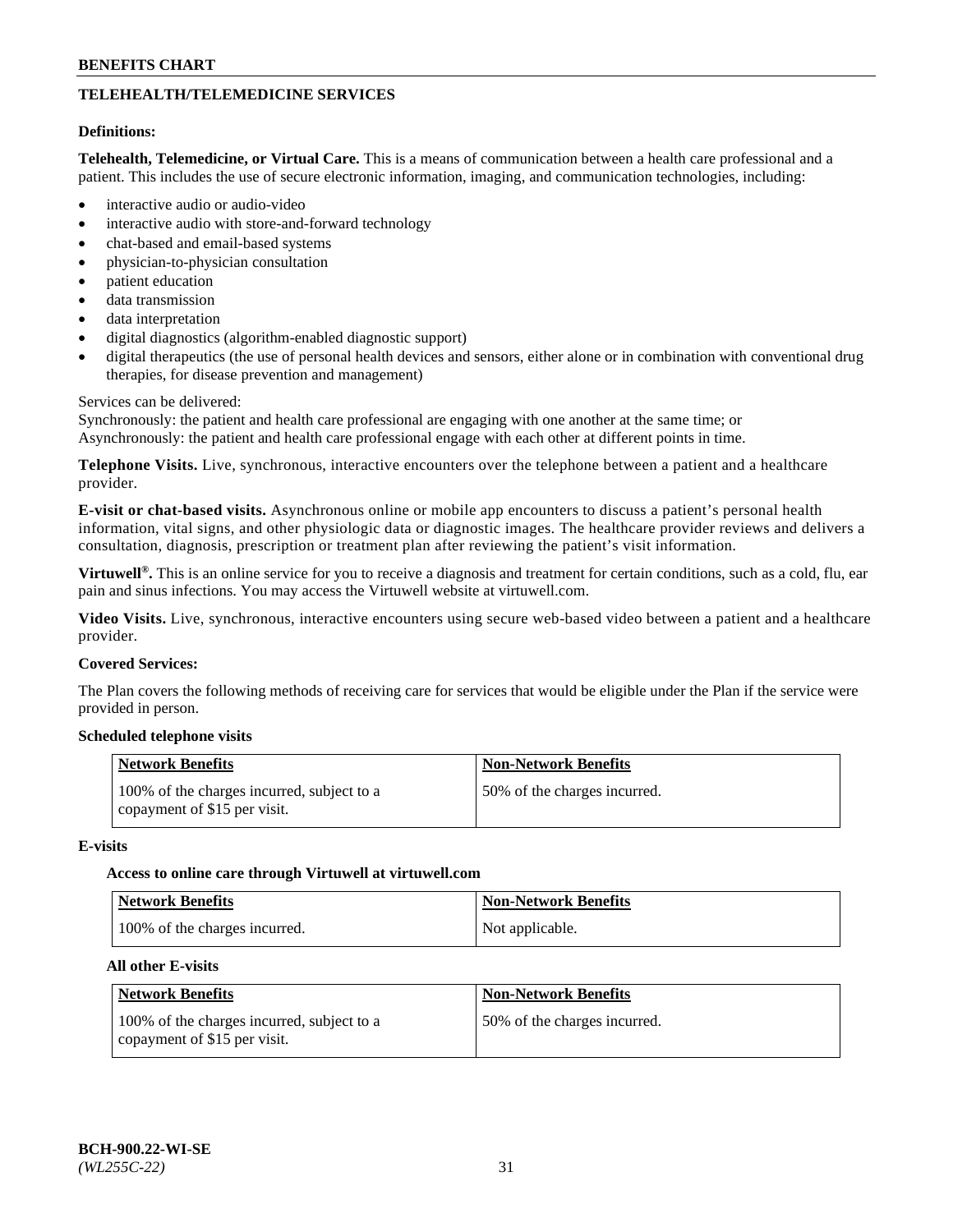## **Video visits**

| <b>Network Benefits</b>                                                                                                                                                                           | <b>Non-Network Benefits</b>                                                                                                                                                                            |
|---------------------------------------------------------------------------------------------------------------------------------------------------------------------------------------------------|--------------------------------------------------------------------------------------------------------------------------------------------------------------------------------------------------------|
| Coverage level is same as corresponding Network<br>Benefits, depending on type of service provided, such as<br>Office Visits for Illness or Injury, Inpatient or Outpatient<br>Hospital Services. | Coverage level is same as corresponding Non-<br>Network Benefits, depending on type of service<br>provided, such as Office Visits for Illness or Injury,<br>Inpatient or Outpatient Hospital Services. |
|                                                                                                                                                                                                   |                                                                                                                                                                                                        |

### **Not Covered:**

See "Services Not Covered" in the Certificate.

## **TRANSPLANT SERVICES**

### **Applicable Definitions:**

**Autologous.** This is when the source of cells is from the individual's own marrow or stem cells.

**Allogeneic.** This is when the source of cells is from a related or unrelated donor's marrow or stem cells.

**Allogeneic Bone Marrow Transplant.** This is when the bone marrow is harvested from the related or unrelated donor and stored. The patient undergoes treatment which includes tumor ablation with high-dose chemotherapy and/or radiation. The bone marrow is reinfused (transplanted).

**Autologous Bone Marrow Transplant.** This is when the bone marrow is harvested from the individual and stored. The patient undergoes treatment which includes tumor ablation with high-dose chemotherapy and/or radiation. The bone marrow is reinfused (transplanted).

**Autologous/Allogeneic Stem Cell Support.** This is a treatment process that includes stem cell harvest from either bone marrow or peripheral blood, tumor ablation with high-dose chemotherapy and/or radiation, stem cell reinfusion, and related care. Autologous/allogeneic bone marrow transplantation and high dose chemotherapy with peripheral stem cell rescue/support are considered to be autologous/allogeneic stem cell support.

**Designated Transplant Center.** This is any health care provider, group or association of health care providers designated by us to provide services, supplies or drugs for specified transplants for our Insureds.

**Transplant Services.** This is transplantation (including retransplants) of the human organs or tissue listed below, including all related post-surgical treatment, follow-up care and drugs and multiple transplants for a related cause. Transplant services do not include other organ or tissue transplants or surgical implantation of mechanical devices functioning as a human organ, except surgical implantation of an FDA approved Ventricular Assist Device (VAD) or total artificial heart, functioning as a temporary bridge to heart transplantation.

Prior authorization is required prior to consultation to support coordination of care and benefits.

# **Covered Services:**

We cover eligible transplant services (as defined above) while you are covered under the Certificate. Transplants that will be considered for coverage are limited to the following:

- Kidney transplants for end-stage disease.
- Cornea transplants for end-stage disease.
- Heart transplants for end-stage disease.
- Lung transplants or heart/lung transplants for: (1) primary pulmonary hypertension; (2) Eisenmenger's syndrome; (3) endstage pulmonary fibrosis; (4) alpha 1 antitrypsin disease; (5) cystic fibrosis; and (6) emphysema.
- Liver transplants for: (1) biliary atresia in children; (2) primary biliary cirrhosis; (3) post-acute viral infection (including hepatitis A, hepatitis B antigen e negative and hepatitis C) causing acute atrophy or post-necrotic cirrhosis; (4) primary sclerosing cholangitis; (5) alcoholic cirrhosis; and (6) hepatocellular carcinoma.
- Allogeneic bone marrow transplants or peripheral stem cell support associated with high dose chemotherapy for: (1) acute myelogenous leukemia; (2) acute lymphocytic leukemia; (3) chronic myelogenous leukemia; (4) severe combined immunodeficiency disease; (5) Wiskott-Aldrich syndrome; (6) aplastic anemia; (7) sickle cell anemia; (8) non-relapsed or relapsed non-Hodgkin's lymphoma; (9) multiple myeloma; and (10) testicular cancer.